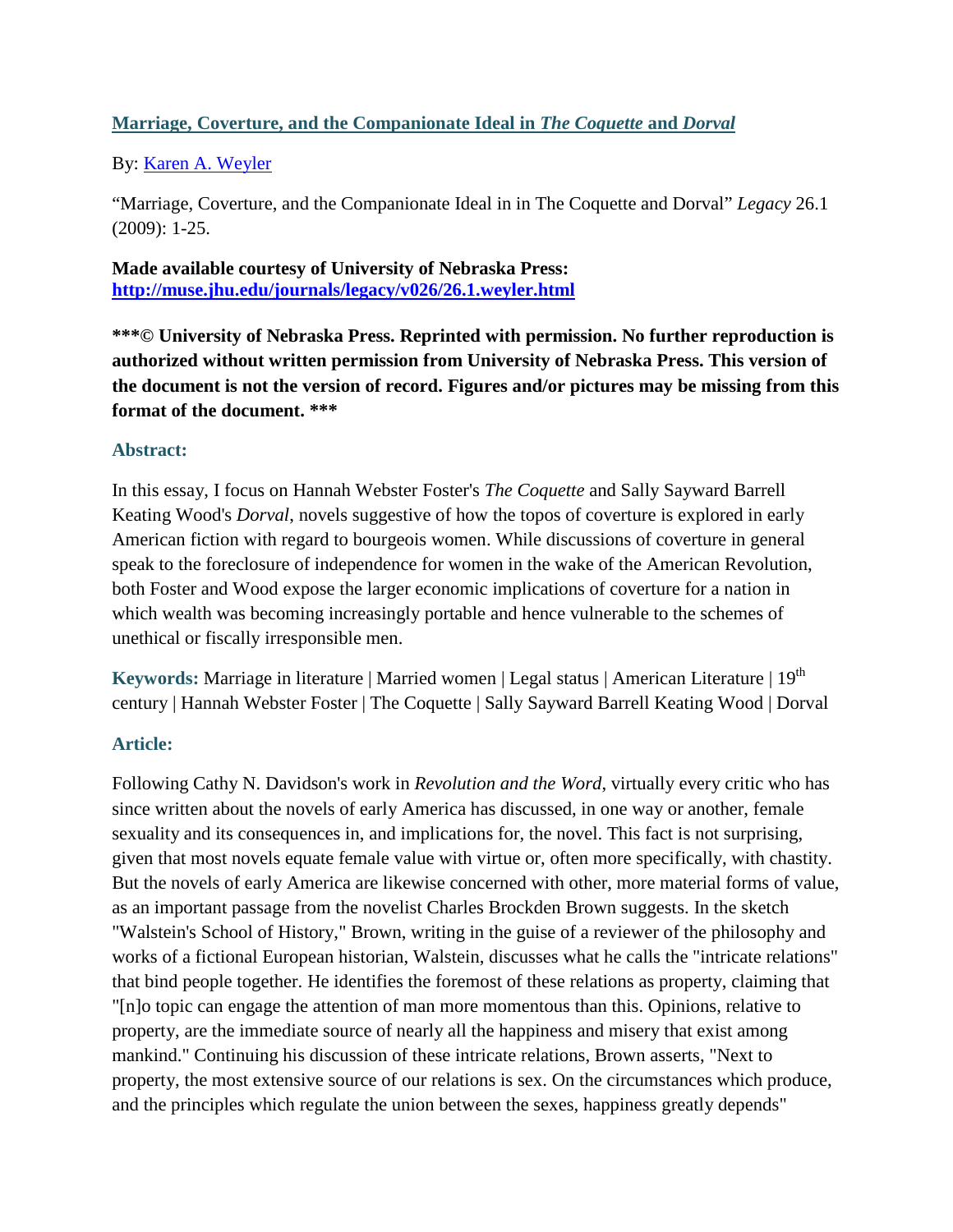$(152)$ .<sup>1</sup> Indeed, Brown's construction of the intricate relationships between property and sexuality holds true not only for his own writings, but also for virtually the entire corpus of early American fiction, as I have argued elsewhere.<sup>2</sup> Yet I find this passage from Brown so central to understanding the work of the novel in early America that I want to revisit it here while pursuing a different line of argumentation. Whereas in previous work I've focused on seduction, in this essay I focus on women's property rights; I intend to explore the "intricate relations" specific to *married* unions and property in early American fiction because coverture—the common law doctrine that held that a woman's legal identity merged with her husband's and that her property became his upon marriage—becomes emblematic for novelists of the inequities embedded in the legal system of the United States in the post Revolutionary era. Within these seemingly domestic plots, novelists expose the structural inequalities that governed the economic lives of women and that the cultural ascendancy of the affectionate marriage helped to mask.

Female novelists are most likely to grapple with coverture and its remedies indirectly within the plots of their novels.3 In this respect, my argument builds upon an assertion Sharon M. Harris makes in *Redefining the Political Novel*: Female authors of the eighteenth and nineteenth centuries often "conflated the political and the domestic to expose the false constructions of the political that have separated the so-called public and private spheres" ("Introduction" xx). While the trend toward companionate marriage helped to create the illusion of marital privacy, privacy gained within marriage was simultaneously sustained and undermined by the doctrine of coverture. It was sustained because the woman's legal identity merged with that of her husband, and their interests could not be separated against their collective will. It was undermined because the affectionate marriage effected no legal changes; law still governed economic relations between husbands and wives, but this law now operated under the guise of affection rather than patriarchal authority.

In this essay, I focus on Hannah Webster Foster's *The Coquette* and Sally Sayward Barrell Keating Wood's *Dorval*, novels suggestive of how the topos of coverture is explored in early American fiction with regard to bourgeois women. While discussions of coverture in general speak to the foreclosure of independence for women in the wake of the American Revolution, both Foster and Wood expose the larger economic implications of coverture for a nation in which wealth was becoming increasingly portable and hence vulnerable to the schemes of unethical or fiscally irresponsible men. *The Coquette* and *Dorval* reveal the failure of the legal codes of the new United States to adapt to changing social conditions, and they suggest that coverture was an impediment to the increasingly idealized companionate marriage. More pointedly, however, they also suggest how the companionate ideal, so celebrated in popular and political writing, effectively masked the legal realities of married women's lives. While *The Coquette* is now familiar to several generations of scholars and students, it is instructive to use it as a basis for understanding how differently Sally Wood treated some of the same issues just four years later. Both novels condemn coverture; *Dorval*, however, is in some ways the more politically and legally progressive of the two, inspired no doubt by Wood's personal history as a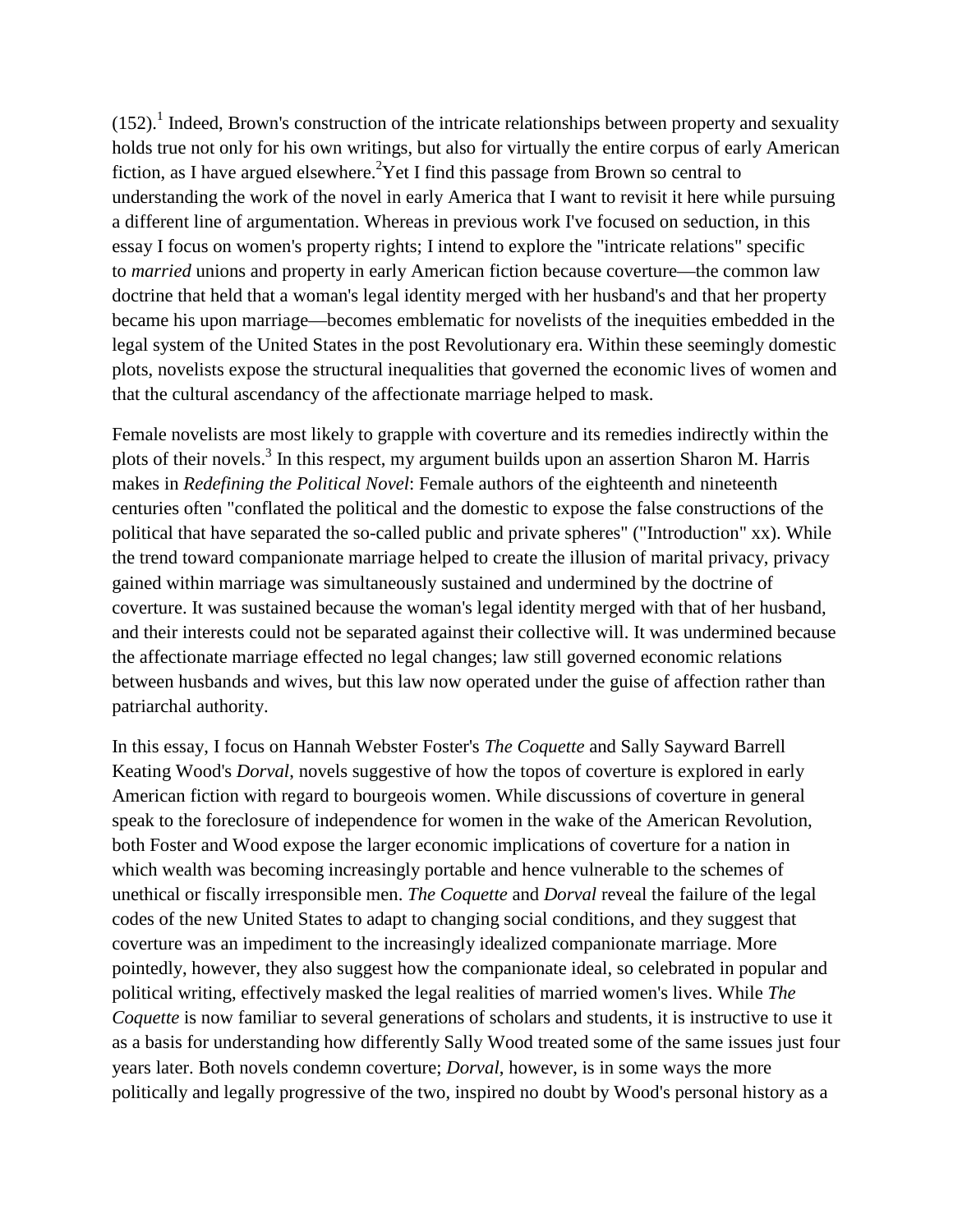vulnerable widow and her family background, which provided her with extensive exposure to legal issues. Not content with merely exposing how coverture undermines affectionate marriage, Wood models alternatives to women's economic dependence by demonstrating the use of marriage settlements, which in *Dorval* reduce economic incentives for marriage, enhance the economic stability of families, and enable individuals to seek truly companionate marriages. Before I discuss the novels themselves, however, I will discuss briefly the changing legal and social history of marriage in the early Republic. The growing body of equity law and the changing status of marriage itself as the normative life-style choice for women complicate in interesting ways how we should understand the treatment of marriage, coverture, and separate estates in these novels.

### **Marriage and Women's Property During The Early National Era**

During the early national era, marriage was, of course, the defining feature of most women's legal identities. The colonies, and later the states, generally followed English common law, modified according to local needs. This process of modification was not necessarily coherent: Jurist St. George Tucker in 1802 described Virginia's modification of common law, "in which the acts of the legislature are *stitched* together," as "*loose* and *slovenly*" (v). By the end of the eighteenth century, the result was a patchwork of laws that varied widely from state to state with regard to married women's rights to dower and/or jointure and their ability to own, manage, and devise real and personal property.

In general, the practice of coverture as derived from English common law obscured the political, legal, and economic identities of married women, rendering married women unable to own and manage real and personal property independently of their husbands; at the same time, however, husbands became legally obligated to provide economic support for their wives and any dependents resulting from the marriage. Tapping Reeve, in his revealingly titled legal treatise *The Law of Baron and Femme, of Parent and Child, Guardian and Ward, Master and Servant, and of the Powers of the Courts of Chancery*, describes coverture in this way: "The husband, by marriage, acquires an absolute title to all the personal property of the wife" (49). Marylynn Salmon specifies what this entailed:

Under the common law, . . . [a]ll personalty a woman brought to marriage became her husband's. He could spend her money, sell her stocks or slaves, and appropriate her clothing and jewelry. He gained managerial rights to her lands, houses, and tenements and decided if land was to be farmed by the family or leased. . . . He also controlled the rents and profits from all real estate."

("Women and Property in South Carolina" 1)

Under coverture, women were also unable to enter independently into contracts or to will or devise property without the consent of their husbands. The only major limitation to the husband's right to his wife's property was his inability to sell real estate without her consent, although the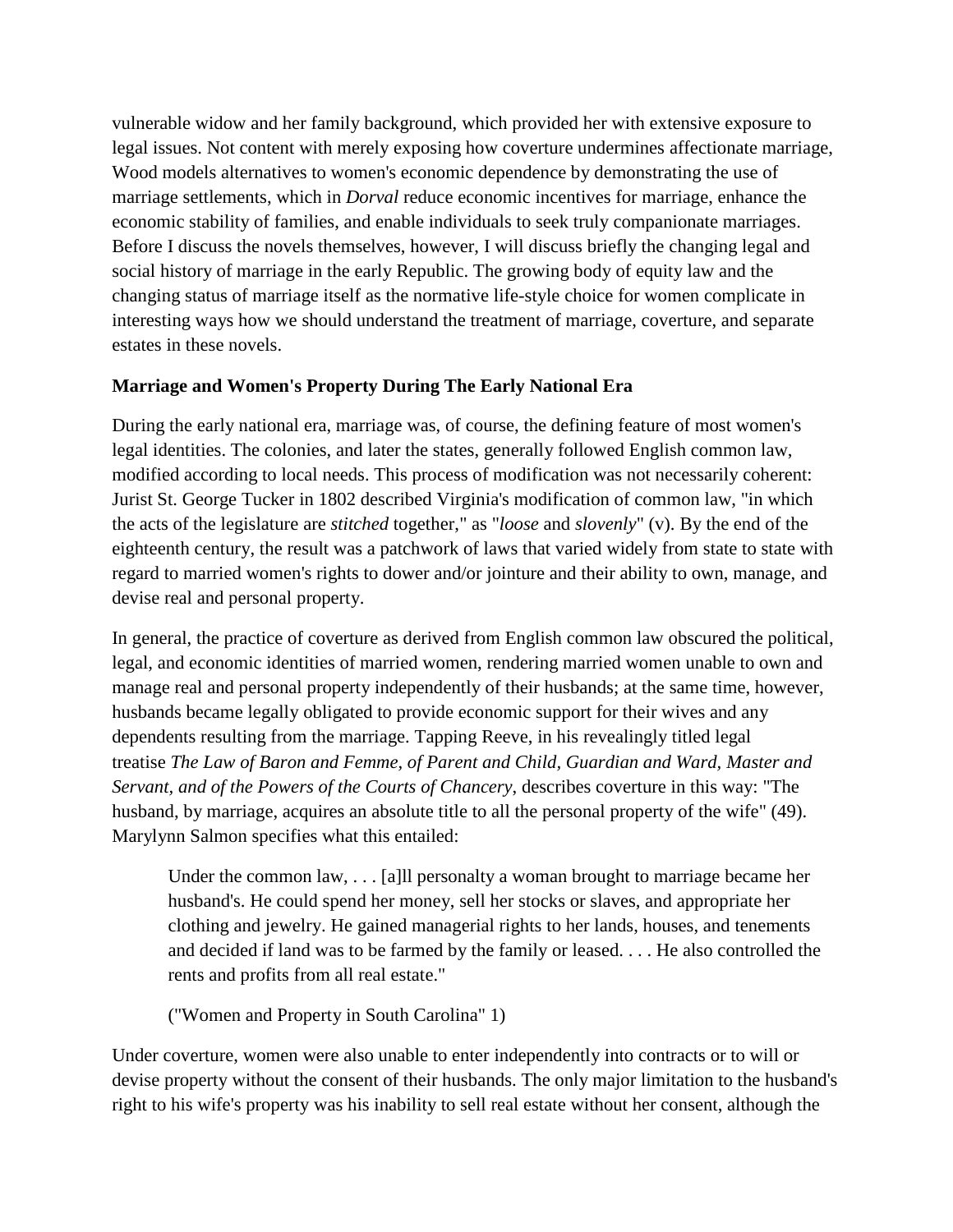requirements for obtaining this consent varied widely by state.<sup>4</sup> The legal term applied to the married woman's status was *feme covert*. <sup>5</sup> In his commentaries on English law, William Blackstone defined the *feme covert* as follows:

By marriage, the husband and wife are one person in law: that is, the very being or legal existence of the woman is suspended during the marriage, or at least is incorporated and consolidated into that of the husband: under whose wing, protection, and *cover*, she performs every thing; and is therefore called in our law-french [sic] a*feme-covert* . . . and her condition during her marriage is called her *coverture*.

(2: 441)

Blackstone explains that the original intent of coverture was to protect women from the legal system; he argues that "even the disabilities, which the wife lies under [resulting from coverture], are for the most part intended for her protection and benefit. So great a favourite is the female sex of the laws of England" (2: 445). Unless modified by a marriage settlement of some kind, the legal and economic restrictions entailed by the status of *feme covert* in the United States remained essentially unchanged until the passage by individual states of married women's property acts, a process that began in Mississippi in 1839 and continued on a state-by-state basis throughout the mid-nineteenth century (Basch  $27-28$ ).<sup>6</sup>

From a legal standpoint, marriage in the early United States was thus a civil contract between two consenting adults, one of whom (the woman) consented to give away certain economic rights; were she to remain single, these rights would inhere to her as a *feme sole* (Blackstone 2: 433).<sup>7</sup> The key issues are contract and consent: Virginia law, for example, made legal any marriage "between single persons, consenting, of sound mind, and of the age of twenty-one years; or of the age of fourteen in males, and twelve in females, with consent of parents or guardians; or without it in case of widowhood" (Blackstone 2: 440n16). Women, as Gillian Brown has argued in *The Consent of the Governed*, were, despite their legal limitations, seen as capable of consenting (123–47). Oddly enough, the marriage contract was the last legal contract to which a woman could consent without her *husband's* express consent. One might wonder why so many propertied women consented to marry at all under such circumstances. We can thus see, given the sexual and economic ramifications of marriage, why the marriage plot is so central to the early novel and indeed to broader cultural discussions about the relations between the sexes. Regardless of how liberal-minded a prospective husband might be, the authority of husbands to control their wives' economic resources structured all marital relationships, even the most companionate.

Although coverture was adopted across the board in the English colonies, over time, legal remedies emerged. Equity law, which the colonies and later the states borrowed from English jurisprudence, was, as Norma Basch describes it, designed to "[fill] in gaps left by the rigidity of the common law" (21). Equity law allowed women to negotiate within the rule of common law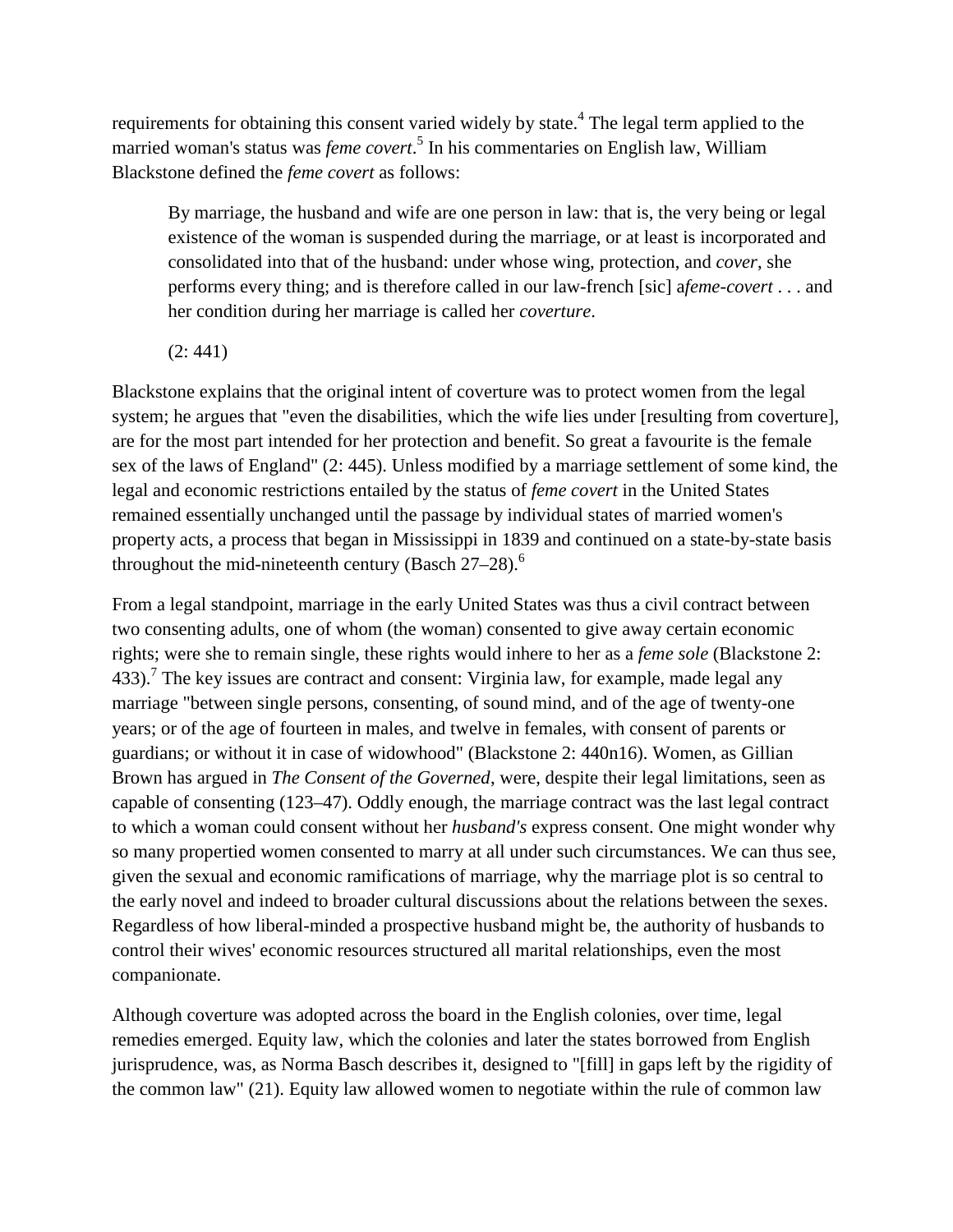for marital settlements, which were similar to today's prenuptial agreements, although settlements could also be executed after marriage. Marriage settlements granted women special legal rights with regard to property. Depending upon the nature of the agreement, women could opt to maintain control of their property, whether real or personal, manage their income, and will away said property, often through some kind of trust.

The foregoing principles generally held throughout the early colonies and states, but there were significant variations among the states with regard to women's ability to use equity law. Salmon has researched this issue extensively with regard to Massachusetts, Connecticut, Pennsylvania, New York, Maryland, Virginia, and South Carolina. In *Women and the Law of Property in Early America*, she reports that Massachusetts, Connecticut, and, to a lesser extent, Pennsylvania were the most restrictive with regard to married women's rights to maintain separate property. She argues that in New England this strictness stemmed from Puritan adaptation of common law early in the settlement process; these modifications were intended to strengthen the family unit, the authority of which rested solely in the husband/father. Quaker authorities in Pennsylvania shared this goal of strengthening the family and were likewise resistant to using equity law to modify coverture  $(6-8)$ .<sup>8</sup> In the eighteenth century, as Puritanism lost its sway, the absence of chancery courts exacerbated the problem. Salmon reports, "Without a court to administer the complicated body of equity precedents on women's property rights, New England fell behind in this area of the law" (120). By way of contrast, New York and the southern colonies more closely modeled their practices on English common law, which entailed considerably more support for women's separate estates, including the establishment of courts of chancery (9–10, 82). Not until the 1840s did Massachusetts and Connecticut recognize the right of women to protect and maintain private property. Until that time, many New England women were denied the basic property rights that their southern sisters for decades had been entitled to through marriage settlements  $(139-40)$ .<sup>9</sup> While it is tempting to interpret laws protecting women's property as aimed at increasing their autonomy, that was not necessarily the intention behind them. Rather, the intent of these property acts was to protect women's estates from their husbands' creditors, especially during periods of economic volatility.<sup>10</sup> Such legal protections to women's property clearly benefited the state, as they prevented women of means from being made dependent on public assistance in the event that their husbands wasted their estates.

Despite the scattered legal availability of marriage settlements, they were not commonly used in the United States during the early national era, especially by women marrying for the first time. Salmon has found that in South Carolina, for example, where substantial numbers of white women brought property into marriages, only one to two percent of couples between 1785 and 1810 created separate estates through settlement, even though the remedies of equity law were open to women of all social classes ("Women and Property in South Carolina" 663). Clearly, negotiating a marriage settlement required a fair amount of legal sophistication and, in all likelihood, a broad-minded and generous spouse-to-be. Many men likely resisted the prospect of a marriage settlement. According to Anya Jabour, famed lawyer William Wirt, who often took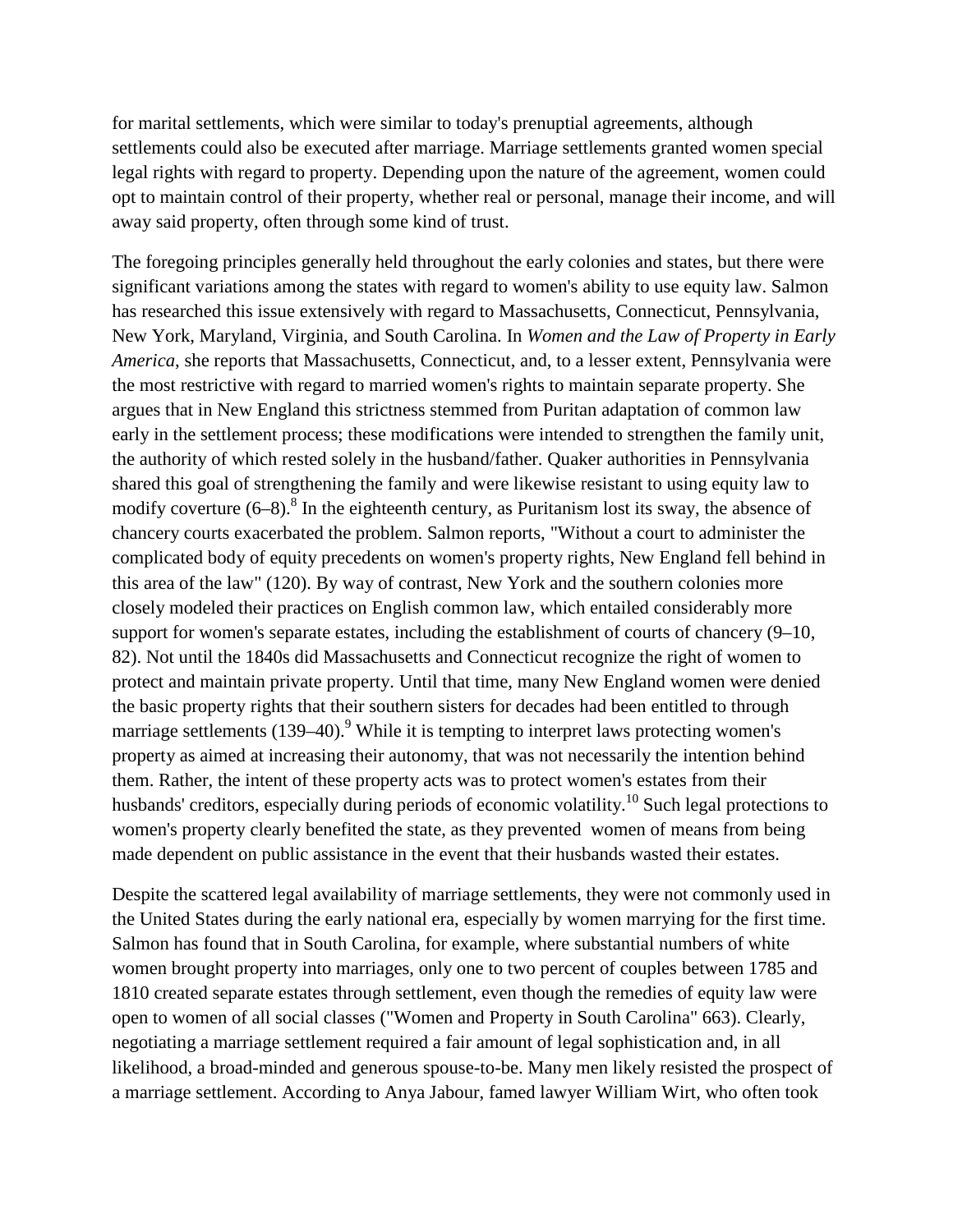on unpopular causes, believed that a request for such a settlement was so offensive that it was grounds for a friend to end an engagement (20). Not surprisingly, marital settlements tended to be used primarily by the elite or by widows who were protecting property for their children (Salmon, *Women and the Law of Property in Early America* 88–89). In the South, courts recognized that the intent behind marriage settlements was not to undermine familial authority, but to protect the financial security of all family members. As the law came to acknowledge the unfairness of a woman's property being seized to pay her husband's debts, Salmon concludes, "[s]ettlements . . . became more widely accepted and employed as the financial prospects of male heads of household became less secure over time" (*Women and the Law of Property in Early America* 96).

Although coverture was the law of the land, clearly there were specific remedies to coverture available in some states via equity law. If this was the case, why, then, do so many early American novels focus on the economic liabilities of coverture for women and ignore such remedies? I'll return to this issue later, but first I want to address changing social attitudes toward marriage as well as the symbolic value marriage assumed within the polity during the Revolutionary and early national periods.

#### **Marriage as an Institution in Late Eighteenth-Century America**

While fiction is a venue that writers (and readers) frequently use to imagine and work through pervasive, culture-wide problems, the genre is obviously not an exact mirror of social conditions; there are significant disjunctions between social reality at the end of the eighteenth century and the social world imagined by fiction with respect to the marriage prospects of young women. Novels of the era picture a United States populated largely by nubile young women of middling or upper social class and privilege marriage as a normative state; yet there is convincing evidence that women in the wake of the Revolution were seeking alternatives to marriage, as Karin Wulf persuasively suggests in *Not All Wives*, her study of social, religious, and economic alternatives to marriage for women in Pennsylvania (15–16, 41–50, 75–81). Earlier studies, such as Lee Virginia Chambers-Schiller's *Liberty, A Better Husband*, note similar findings in the northeastern United States (27–31). Early in colonial history, both religion and settlement needs tended to encourage marriage, particularly in the northeastern portions of British America. But over the course of the eighteenth century and into the early part of the nineteenth, marriage rates for women slowly dropped. According to Wulf, in urban areas by the mid-nineteenth century, approximately one-third or more of free adult women were single, meaning they had never married, were widowed, or were, in a very small number, divorced (13, 201, and passim).

Contrast these facts with the world imagined by Anglo-American fiction, where singleness is portrayed as a liminal state and only the foolish or unlucky remain unmarried. Rather than imagining courtship and marriage as stages in women's lives, which comprise many phases ranging from infancy to old age, these novels imply that courtship and marriage are the only stages that matter. Consequently, marriage or widowhood become normative states for women;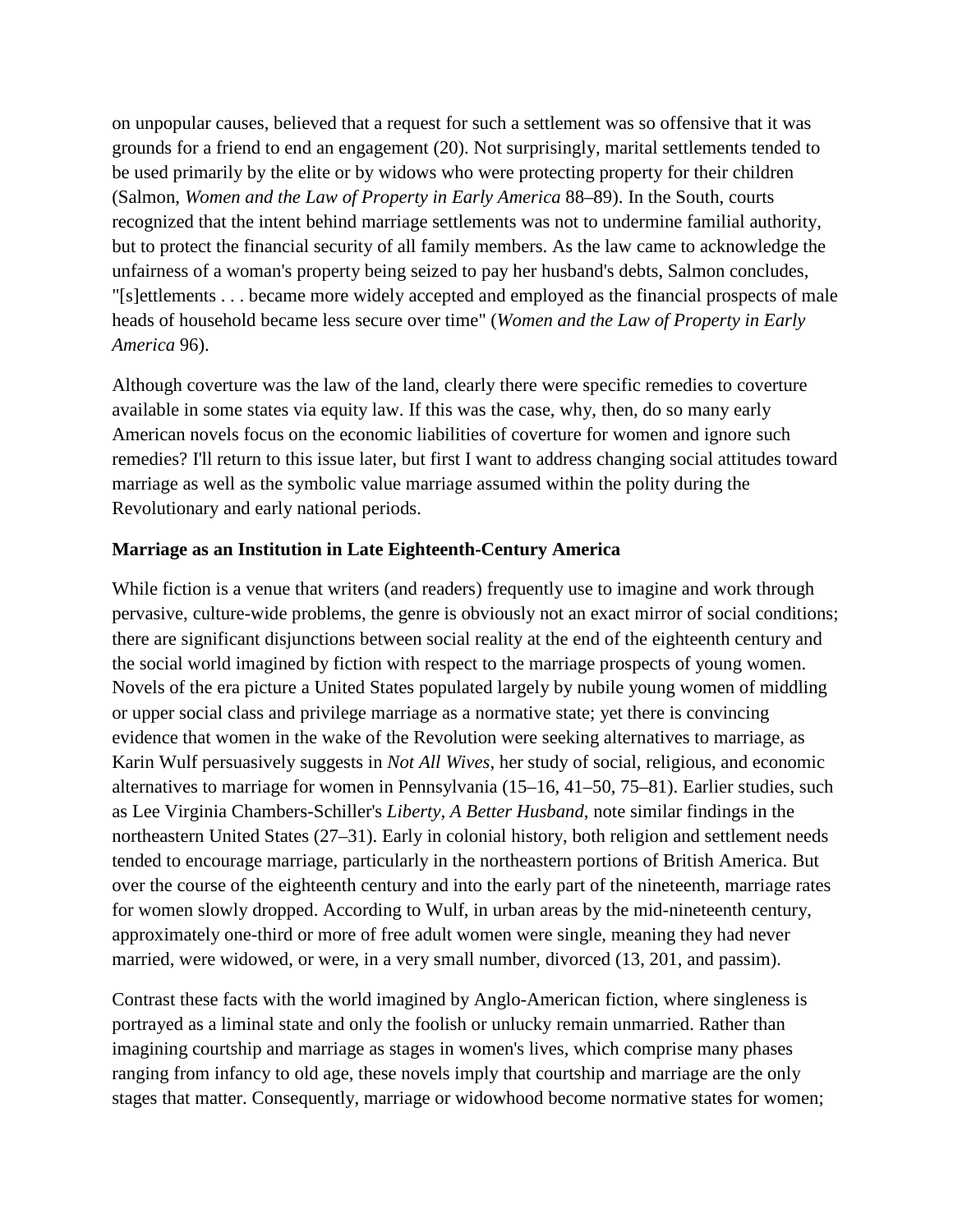voluntary singleness is not an option. As a rule, we do not see in the fiction of this era the spirited defenses of spinsterhood that Chambers-Schiller and Wulf have identified in manuscript culture.<sup>11</sup> Indeed, in fiction prior to the 1820s, we are far more likely to see single women who are beyond early adulthood being pressured to marry, as is Eliza Wharton in Foster's *The Coquette*, or described as freakish and pathetic, as is Dorcasina Sheldon in Tabitha Tenney's *Female Quixotism*, or in some other way stigmatized, as is Lucy Franklin of *The Vain Cottager*, a woman who is seduced but who goes on to live a useful, albeit lonely, single life.

Periodical literature was even more likely to disparage mature unmarried women, consistently and demeaningly labeling them as old maids. As Jan Lewis has noted, periodical literature of the era tends to stigmatize willful singleness on the part of both women and men, often characterizing the condition as both the cause and effect of selfishness (709). But there is an exceedingly sharp gender divide in these texts, with criticism of so-called old bachelors being both rare and mild, and attacks on old maids being especially vituperative, portraying their singleness as a failure to marry, rather than a rational choice to remain single.<sup>12</sup> Indeed, bachelorhood sometimes is characterized as a desirable state of liberty, $13$  while one essay published in 1792 in the *Lady's Magazine, and Repository of Entertaining Knowledge* seems to represent a cultural consensus when its author argues, "I conceive it to be the *duty* of every woman to accept the first likely [marriage] offer" (B. 61; emphasis added). This advice flies in the face of the trend toward companionate marriage, but clearly this writer believes that *any* marriage for a woman was better than *no* marriage. While this attitude would be radically challenged over the next thirty to forty years, it predominates in the novels and periodicals of the early national period.<sup>14</sup>

The figure of the single woman, when not actively stigmatized, declined in visibility during this time as print culture emphasized marriage as the normative state for bourgeois women. Yet Wulf notes that at the same time the number of single women was increasing in Philadelphia, their public representation in nonfictional print materials was declining. In fact, Wulf sees during this time an "erasure of unmarried women" from such public documents as tax rolls, part of a process through which "[p]roperty was no longer the marker of civic status and responsibility, but had been superseded by gender as the crucial determinant of membership in the polity" (205). Even single women who retained control of their property as *femmes soles* saw their public presence diminish. One way to bring perspective to this phenomenon is to consider the elevation of the roles of republican wife and mother in political discourse. Married women could be made to serve the rhetorical and ideological goals of the polity as republican wives and mothers and as partners in affectionate unions. The role of unmarried women was ideologically unclear, a problem that was exacerbated in urban areas, where unrelated single women performed vital household labor. Single women were often paid for performing the same labor as wives and mothers, and they were often a part of the extended family, yet they were not necessarily part of a nuclear family conceived of as the building block of the republic. Further, as the number of out-of-wedlock pregnancies peaked in the post-Revolutionary era,  $^{15}$  single women might well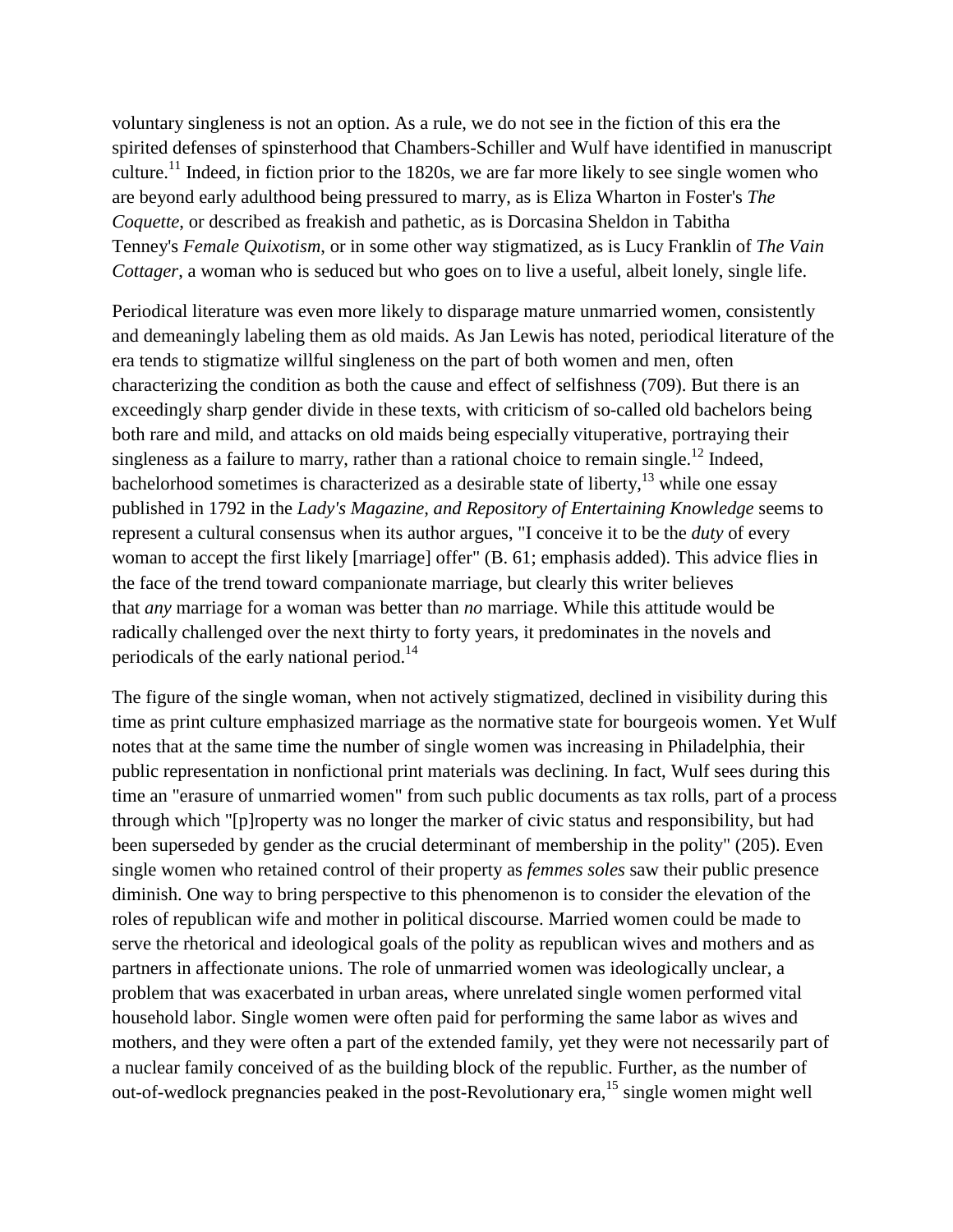have been seen as a potential moral threat and economic burden. Perhaps as an extension of this trend, women who stayed single by choice similarly tend to be virtually invisible in early American novels, which do not begin to appear en masse until the 1790s; by this time, gender had already come to overshadow property as the most important requirement for participation in public life. Singleness does emerge as a viable choice for women in the 1820s in such novels as Catharine Maria Sedgwick's *Hope Leslie*, for example, in the character of Esther. But in the fiction of earlier decades, a woman rarely remains single by her own choice. Rather, her unmarried state signals that she has somehow disqualified herself for marriage.

I claimed earlier that the novel was far from an exact mirror of social reality. Now I want to amend that metaphor. If the novel can be described as functioning as any kind of social mirror, it might best be imagined as a funhouse mirror that magnifies critical social and political issues. While continuing to emphasize marriage as the norm through adherence to the marriage plot (a plot of great significance to the novel's women readers), a number of early American novels nonetheless seek to expose, through a searing critique of coverture, a growing crisis of female economic dependence in the wake of the war fought for independence, a war that wrought little lasting change in women's legal or economic conditions. Further, given the movement at the end of the eighteenth century from a land-based economy to one of more portable wealth, coverture was becoming not a women's issue, but a family issue (Salmon, "Republican Sentiment" 451– 54). Common law placed no restrictions on husbands' control of portable wealth, unlike the limitations it placed on the sale of real estate. Consequently, a family's potential financial loss through a bad marriage became ever greater. Through the critique of coverture, novelists such as Foster and Wood pragmatically expose the divide between the politically celebrated companionate marriage and the economic realities that coverture continued to entail for bourgeois married women and their families.

In the late eighteenth century, the affectionate or companionate marriage assumed growing importance, both as a cultural ideal and as a political metaphor. This phenomenon was not limited to the British colonies and the early United States. Rather, the reconceptualizing of marriage in this country was part of a broader evolution in the understanding of marriage that emerged in Great Britain and western Europe starting in the late 1700s, when marriage began to be conceived of less as a business partnership or merger and more as a relationship based upon personal inclination.<sup>16</sup> In the early United States, however, this reimagining of the marital bond was inflected in particular ways by republican principles. Carl N. Degler, Ellen K. Rothman, and Anya Jabour have all documented an increasing emphasis on romantic love in courtship that would, ideally, lead to a companionate union emphasizing mutual affection, respect, and shared moral values.<sup>17</sup> The affectionate, voluntary marriage also became a prevalent political metaphor at the time of the American Revolution, challenging the authoritative father/child or mother/daughter analogies so commonly used to describe the relationship between England and the American colonies. Both Jay Fliegelman and Nancy Cott have noted the importance of marriage in political rhetoric and literary culture, with the emphasis on the voluntary nature of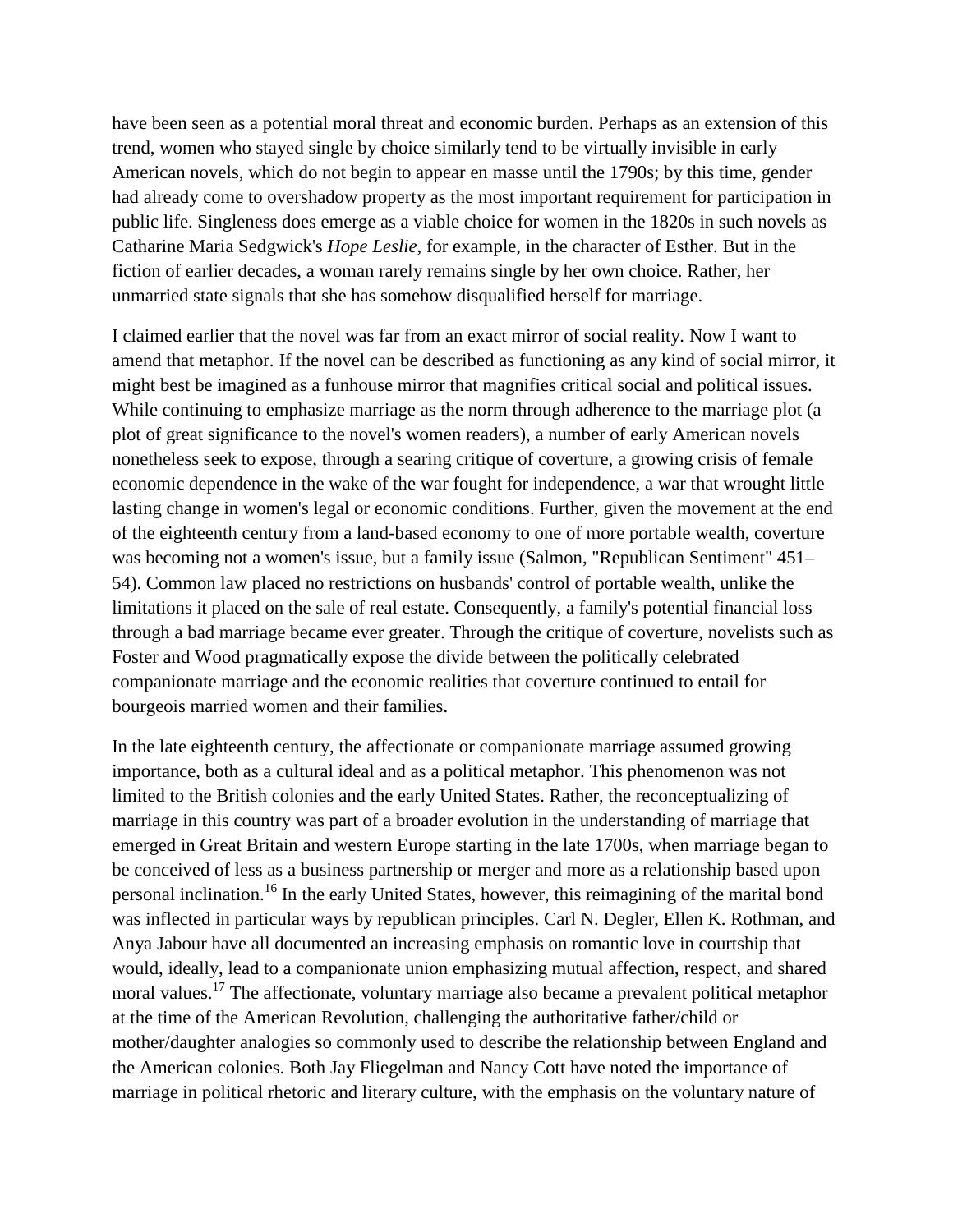the union suggesting the similar consent required in a democratic republic.<sup>18</sup> And, in her wellknown essay "The Republican Wife: Virtue and Seduction in the Early Republic," Jan Lewis has documented the close connection between the affectionate marriage and republicanism. The affectionate "republican marriage," she tells us, "presented itself as egalitarian. Republican characterizations of marriage echoed with the words *equal, mutual*, and *reciprocal*, and marriage was described as a friendship between equals" (707). Clearly the affectionate marriage came to represent the "beau ideal" of heterosexual relations (to echo the title of Jabour's introduction to *Marriage in the Early Republic*), the highest evolution of the marital state. Further, if one identified one's marriage as loving and equal, the sting of women's financial dependence might be ameliorated. Given the loaded political context in which affectionate marriage came to be discussed, we might not be venturing too far afield to call it a patriotic choice. The downside to this idealization of the affectionate marriage is that it so dominated discussions of marriage that it rendered null other ways of thinking about or even questioning marriage.

Yet neither the political and literary celebrations of the affectionate marriage nor the sociological trend toward viewing marriage as based on romantic love altered the essential fact of coverture: Once married, even the most beloved woman was subject to the economic decisions of her husband. This point was not lost on the novelists of the early republic. Elizabeth Maddock Dillon has persuasively suggested that marriage receives so much attention during the early republic because it most vividly represents the intersections of private and public life. She concludes, "Marriage thus derives its political force in part from appearing to be wholly private and apolitical, from appearing to be entirely voluntaristic and affective, while nonetheless shaping subjects and their 'private' desires" (127). Hendrik Hartog puts this idea somewhat more dramatically when he claims, "Privacy was nothing more than the law's euphemism for the powerlessness of subordinates, their reduction to the level of property. . . . Public power constituted the private sphere" (24). The rhetoric of affection effectively obscured how the tendrils of law shaped marriages. Novelists' explorations of coverture called attention to how the impersonal state continued to regulate what were increasingly conceived of as intimate unions between private individuals, while at the same time common law clearly delineated the eclipsed nature of public identity for married women and their consequent economic and legal liabilities.

### **Economic Impediments to the Affectionate Marriage in** *The Coquette* **and** *Dorval*

The novels on which I focus in this final section of my essay, *The Coquette* and *Dorval*, figure two competing tensions with regard to marriage. First, they represent marriage as a contractual and public event and are concerned with marriage's political, legal, religious, and, most particularly, economic status. Second, they also figure marriage as a personal, private state and thus privilege the companionate marriage. Much of this tension revolves around the issue of coverture, marking an intersection between the goal of intimate, companionate union and the ineluctable fact that women lost most legal rights to their property under the marriage contract. Other early novels authored by women consider women's property rights—most notably Susanna Rowson's *Lucy Temple* and Judith Sargent Murray's *Story of Margaretta*—but *The*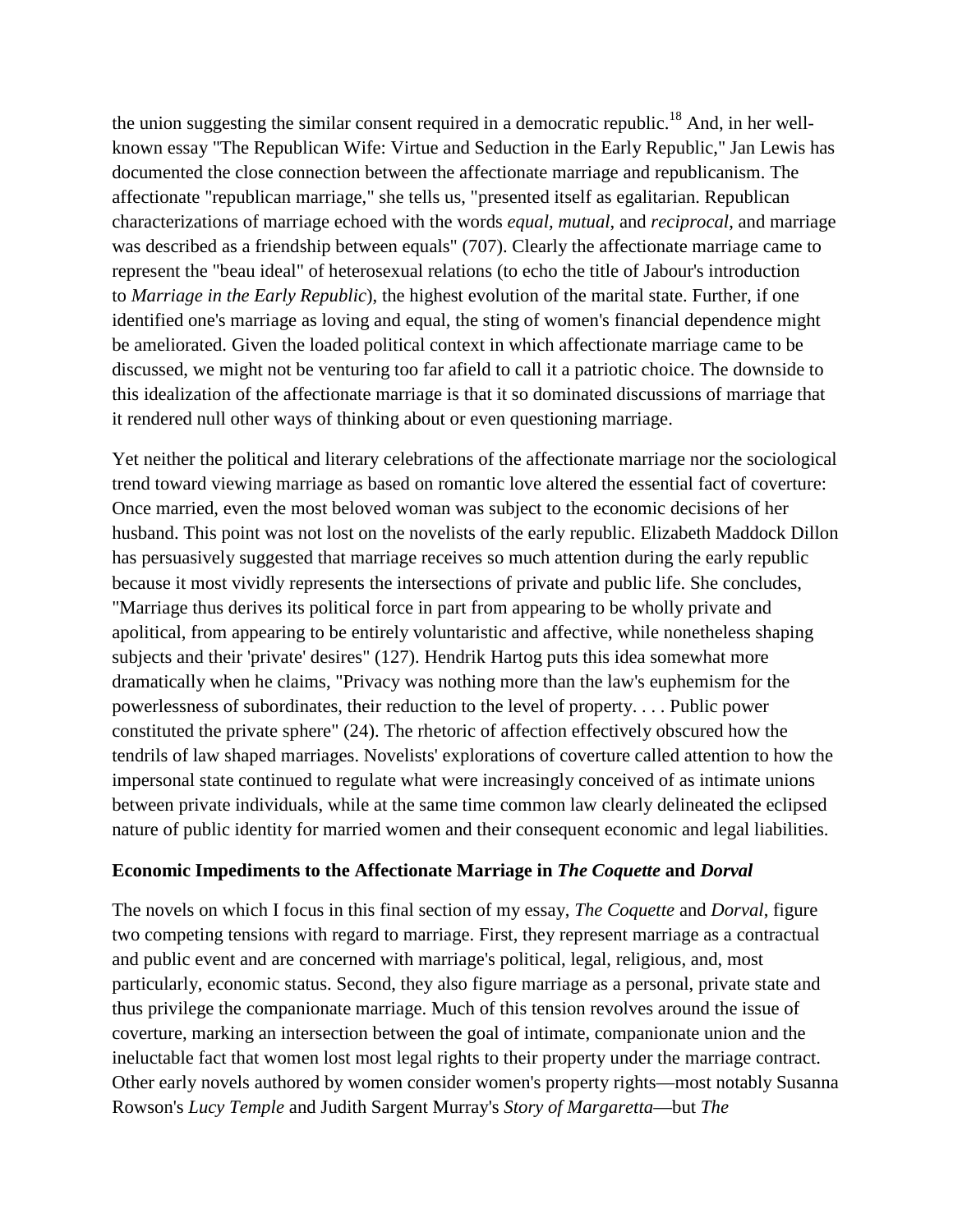*Coquette* and *Dorval* do so most interestingly.<sup>19</sup> In fact, both these novels ultimately suggest that coverture, rather than strengthening the marital bond and hence family life, actually works against these goals, in that it encourages marriage for mercenary, rather than romantic, reasons.

The relationships among Peter Sanford, his wife Nancy, and Eliza Wharton in Foster's *The Coquette* clearly illustrate the unhappy resolution of these competing tensions with regard to marriage. Aware of their disparate stations in life as well as their respective needs for economic security, Sanford and Eliza wish circumstances allowed them to gratify both their financial imperatives and romantic desires. Sanford comes to love Eliza as much as he is capable, but he consciously rejects an affectionate marriage and instead chooses to exercise his legal rights to his future wife's property. Shortly after meeting Eliza, Sanford writes to his friend Deighton, "[S]he is a fine girl. . . . Were I disposed to marry, I am persuaded she would make an excellent wife; but that you know is no part of my plan, so long as I can keep out of the noose. Whenever I do submit to be shackled, it must be from a necessity of mending my fortune. This girl would be far from doing that" (122). Sanford reiterates these sentiments shortly thereafter, telling Deighton, "I know not the lady in the world with whom I would sooner form a connection of this sort than with Eliza Wharton. But it will never do. If my fortune, or hers were better, I would risk a union; but as they are, no idea of the kind can be admitted" (131). For Sanford, Eliza's personal charms are no compensation for the fact that she is poor.

Consequently, Sanford even briefly pursues Miss Lawrence, a woman he describes as having "no soul," but who "is heiress, nevertheless, to a great fortune; and that is all the soul I wish for in a wife. In truth, Charles, I know of no other way to mend my circumstances"  $(131).^{20}$  Ultimately, Sanford rejects the idea of marrying Miss Lawrence, exclaiming to his friend about Eliza, "Love her, I certainly do. Would to heaven I could marry her! Would to heaven I had preserved my fortune; or she had one to supply its place!" (161). Dependence on coverture is implicit in Sanford's desire to marry a rich woman and his disqualification of Eliza as a potential wife.

Without coverture, Sanford would have no incentive to pursue Nancy, the woman he eventually marries and who he concedes "is really too good for such an imposition" (198). Nancy is "handsomer, and more agreeable" than Miss Lawrence, besides being twice as rich (198). Additionally, without the access to Nancy's funds that coverture ensures him, Sanford would be unable to continue his pursuit of Eliza. Let me make clear that I concede that Eliza is responsible in part for her downfall. However limited her options, she does make choices that, in negotiating the rules of the polite society to which she aspires, render her vulnerable to Sanford's machinations and magnify her desire for him. Nonetheless, it is the law of coverture that enables Sanford to express disdain for accepting a civil appointment and becoming what he calls a "downright plodding money-catcher, for a subsistance [sic]" (198); it is coverture that encourages him to marry a wealthy woman he does not love; and it is coverture that enables him to spend all of her money. Coverture is a crutch for Sanford to lean on as he pursues his ideal of the gentlemanly lifestyle; he justifies his actions with this explanation: "I cannot bear the idea of confinement to business. It appears to me quite inconsistent with the character of a gentleman"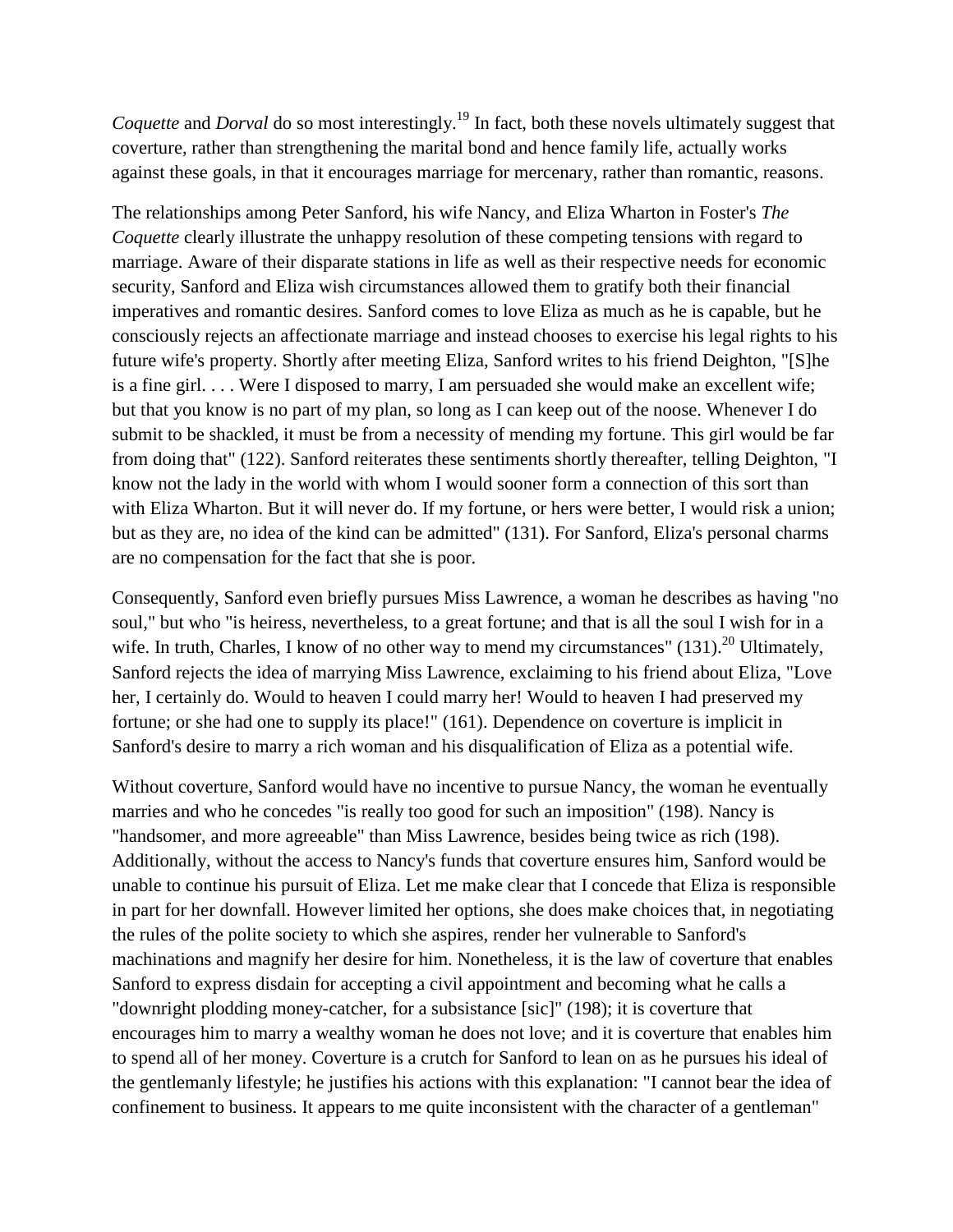(155–56). Given the alternative of living off the largesse of a wealthy wife or working for a living, Sanford tells Deighton, "I chose the first," and asks, "[W]ho would not?" (198). Coverture, as Foster portrays it, encourages precisely this kind of anti-republican dependency.

Further, marriage to Nancy provides Sanford with quick access to a substantial sum of money that enables him to fend off his creditors and continue his pursuit of Eliza. He tells Charles that "[n]ecessity, dire necessity, forced me into this dernier resort" (197).<sup>21</sup> Sanford explains that the money he gains control of upon his marriage—Nancy's fortune of five thousand pounds—"will compensate for some of my past mistakes, and set matters right for the present" (198). Further, the prestige attached to Nancy's wealth guarantees Sanford access to Eliza's society and enables him to pursue her from a socially superior vantage point.<sup>22</sup> Given Sanford's freedom with Nancy's money, however, his financial solvency is only temporary, and in a convergence of unfortunate events, Sanford ultimately seduces and impregnates Eliza, as he simultaneously exhausts both Nancy's fortune and his own credit. Shortly thereafter, Eliza leaves her home to deliver her baby in secrecy, while Sanford's impoverished wife leaves him to live with her parents.

In an ironic twist, Sanford's greed destroys Eliza, whom he has refused to marry because she does not have money but whom he will not leave alone; it also prevents him from seeing her before she dies. Sanford explains to Deighton,

Oh, that I had seen her; that I had once more asked her forgiveness! . . . The day on which I meant to visit her, most of my property was attached, and to secure the rest, I was obliged to shut my doors, and become a prisoner in my own house! High living, and old debts, incurred by extravagance, had reduced the fortune of my wife to very little, and I could not satisfy the clamorous demands of my creditors.

Sanford delivers his own verdict on the situation: "Thus, that splendor and equipage, to secure which, I have sacrificed a virtuous woman, is taken from me; that poverty, the dread of which prevented my forming an honorable connection with an amiable and accomplished girl, the only one I ever loved, has fallen, with redoubled vengeance, upon my guilty head; and I must become a vagabond in the earth!" (238). While Sanford is the obvious villain of the piece, it is the law of coverture and Sanford's unmanly—and anti-republican—dependence upon it that underlie these sad events.<sup>23</sup>

Heiresses, debt, and the ramifications of coverture play no role in the facts verifiable about the historical Elizabeth Whitman, on whose story *The Coquette* is based. For precisely this reason, we should pay careful attention to how Foster makes them crucial elements of the novel as she exposes the potentially devastating economic and social consequences of coverture. Cathy N. Davidson and Carla Mulford have noted that Foster's treatment of Eliza Wharton in the first half of *The Coquette* does correlate roughly with the known courtship experiences of Elizabeth Whitman, in particular with the death of her first fiancé, the Reverend Joseph Howe,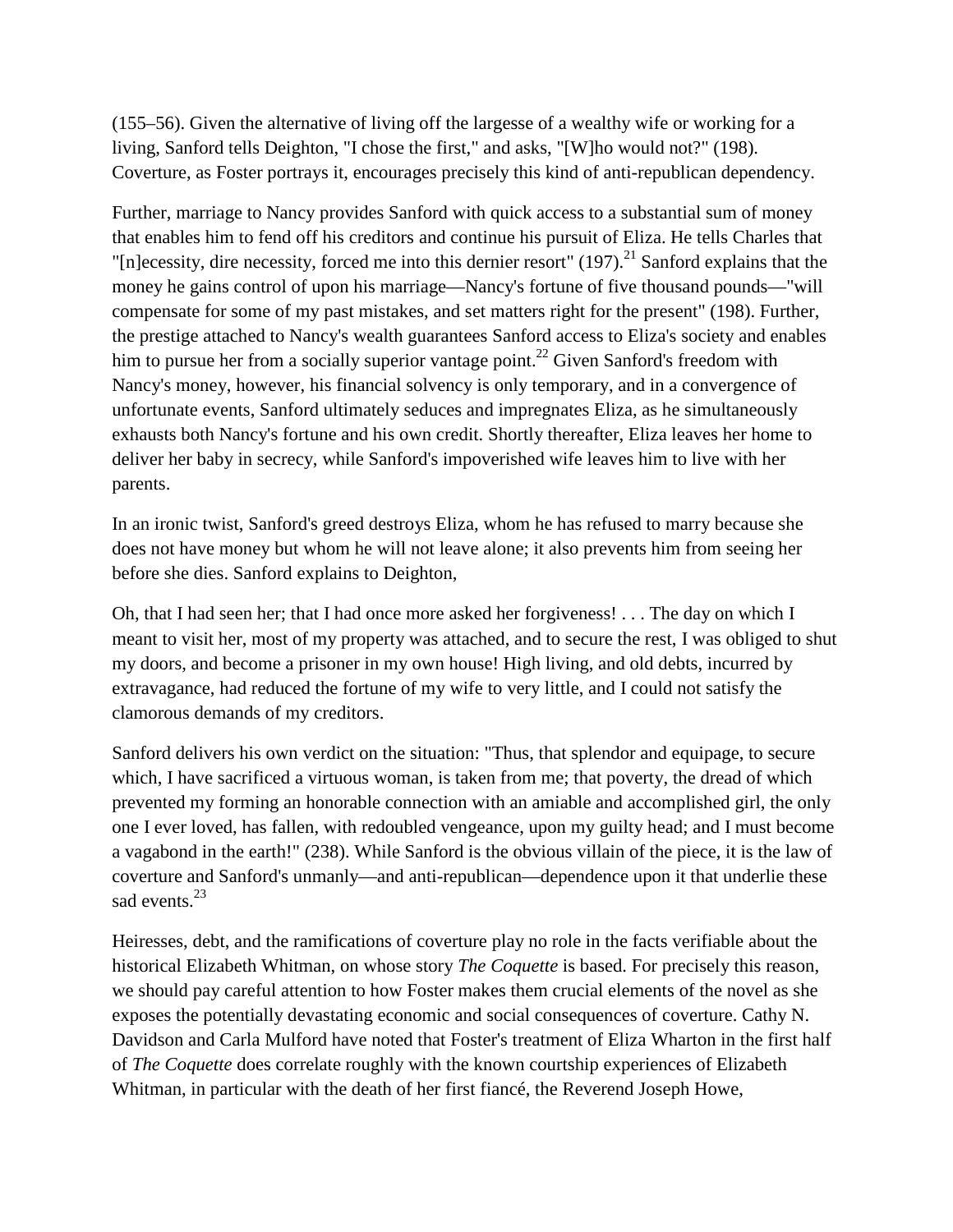fictionalized as Haly, and an extended courtship with a second minister, the Reverend Joseph Buckminster, fictionalized as Boyer.<sup>24</sup> Yet the father of Whitman's child has never been definitively identified. Foster's wholesale invention of Sanford, then, merits particular attention, especially given his deliberate fortune hunting and the way he regards women as property, writing to Deighton on one occasion, "Though I cannot possess [Eliza] wholly myself, I will not tamely see her the property of another" (131), an attitude that Lori Merish labels "gothic ownership" (77), suggesting its psychological, if not legal, dimensions. Also of note is the way Foster carefully contrasts Sanford's aristocratic, autocratic, and coverture-driven marriage with the companionate, republican-style marriages of Ann and General Richman and Lucy Freeman and George Sumner (and, to a lesser degree, the marriages of Selby and Boyer).<sup>25</sup> And yet even the happy, companionable nature of the Richman and Sumner marriages obscures the economic realities underlying these marriages: Nothing protects either Ann or Lucy, both of whom are apparently daughters of the economic elite, $^{26}$  from future financial losses their husbands might sustain. Foster's novel thus captures the spectrum of marriages possible to bourgeois women in late eighteenth-century New England, while exposing the economic inequities embedded in common law.

If a critique of coverture is partially Foster's intent—and given the amount of storyline allotted to Sanford's waste of Nancy's money and her penniless return to her family, clearly it is—and if Foster intends to educate the American "fair," that coded phrase signifying bourgeois white women, $^{27}$  one might well wonder why Foster does not indicate that legal alternatives to coverture existed (Foster 241). Given the novel's setting in Connecticut and Boston and the resistance of New England legislatures and courts to equity law, it is perhaps not surprising that Foster does not explore remedies to coverture, even when they might be appropriate. We do not know precisely where Sanford found his bride, Nancy; we know only that he took "a tour to the southward," prompted "by the prospect of making a speculation, by which," he tells Deighton, "I hope to mend my affairs" (181). As a considerable heiress, Nancy makes an excellent vehicle through which Foster can explore the folly of a young woman marrying a "gentleman" unknown to her family and friends, with the added complication of her family's failure or legal inability to secure her inheritance through a marriage settlement.

Likely less familiar to scholars of American literature than *The Coquette, Dorval; or The Speculator* also grapples with issues relating to coverture, but in a rather different fashion: The novel is preoccupied with preserving and transmitting wealth from one generation to the next via the female line of a New York family. Unlike *The Coquette, Dorval* explicitly suggests remedies to coverture. Because this novel is probably unfamiliar to many readers today, a brief summary of the plot is in order. The novel centers around the fortunes of the Morely family, whose economic prosperity is founded upon the ability of Colonel Morely's unmarried aunt, Miss Wilson, to will her property where it is most needed to ensure the long-term stability of the family, as well as to will her property to the individual she deems most capable of putting her wealth to good use. This inheritance enables Colonel Morely to do economic good on an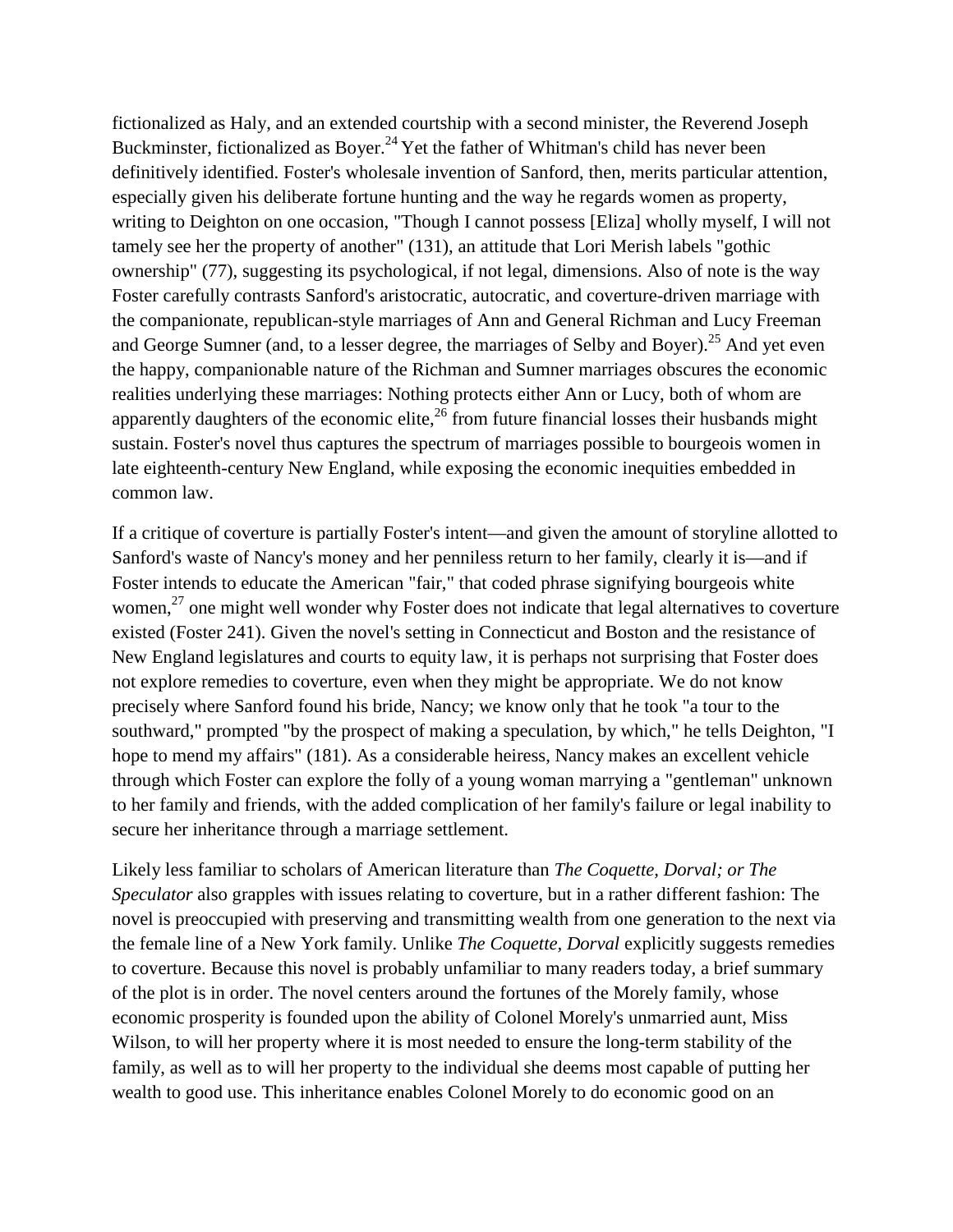individual and national level, when he buys devalued currency at high rates from impoverished soldiers during the financially turbulent post-Revolutionary era. Witness to her father's benevolence, Aurelia, the heroine of the novel, is trained to be similarly philanthropic and public spirited. The financially secure family lives happily until Colonel Morely is bankrupted through a land speculation scheme orchestrated by the nefarious Dorval and later dies while in debtor's prison.28

*Dorval* directly addresses the issue of coverture by looking at its detrimental effects from the perspectives of both a mature widow, Mrs. Morely, and her young adult daughter, Aurelia. Coverture and its remedies are not incidental in the novel; indeed, the action of the novel hinges upon the various ways characters respond to common law regarding marital property. Before his finances fail, Colonel Morely settles on his wife a large country estate to make her financially independent and to ease her concerns about his financial affairs; this legal transaction is overseen by Burlington, Aurelia's fiancé (74–76). The Colonel likewise intends this transaction to preserve his daughter's inheritance. He thus inadvertently foils Dorval's plan to defraud him of all his property because the country estate is protected from the bankruptcy proceedings by virtue of the deed of gift to Mrs. Morely. In this instance, the settlement on Mrs. Morely performs exactly the function that state legislators working on the married women's property acts in succeeding decades would aim for: using women's property to stabilize family finances in times of economic volatility. In this extended episode, Wood demonstrates both a shrewd grasp of the legal system and her life-long concern for the well-being of women and children, issues to which I will return later.

Dorval finds another way to gain control of the Morely family's property, however, when he marries the widowed Mrs. Morely, who fails to secure additional rights to her property upon her remarriage. This marriage gives Dorval legal control of her real estate, and shortly thereafter, angered by Aurelia's open distrust, he throws her out of her family home (199). After tricking his new wife into conveying her real property to him via a deed of gift, Dorval gains full control of it, revealing that "he only married her for the sake of her property" (242). He immediately sells her estate, furniture, and clothing, and in short order, the new Mrs. Dorval runs away from her husband and descends upon her daughter, who has supported herself by sewing. Because she has neglected to secure her daughter's inheritance through a marital settlement, Aurelia's mother explains that her unwise consent—both to a second marriage and to Dorval's legal trickery—has "ruined you [Aurelia], as well as myself: I have deprived you of the power of doing any good to any one" (240). Given Aurelia's careful training by her father and aunt in the practice of benevolence toward those less financially fortunate, this is no small loss to Aurelia. The new Mrs. Dorval realizes the extent of her folly in marrying Dorval, as well as that the legal system has aided Dorval in his scheme to strip her of the property that was rightfully hers and her daughter's. She asks Aurelia, "What will you say, when you know my folly has undone both myself and you? do you know that I have neither house nor home? that the wretch I married has stripped me of my property, as well as peace? and that I have not in the world a change of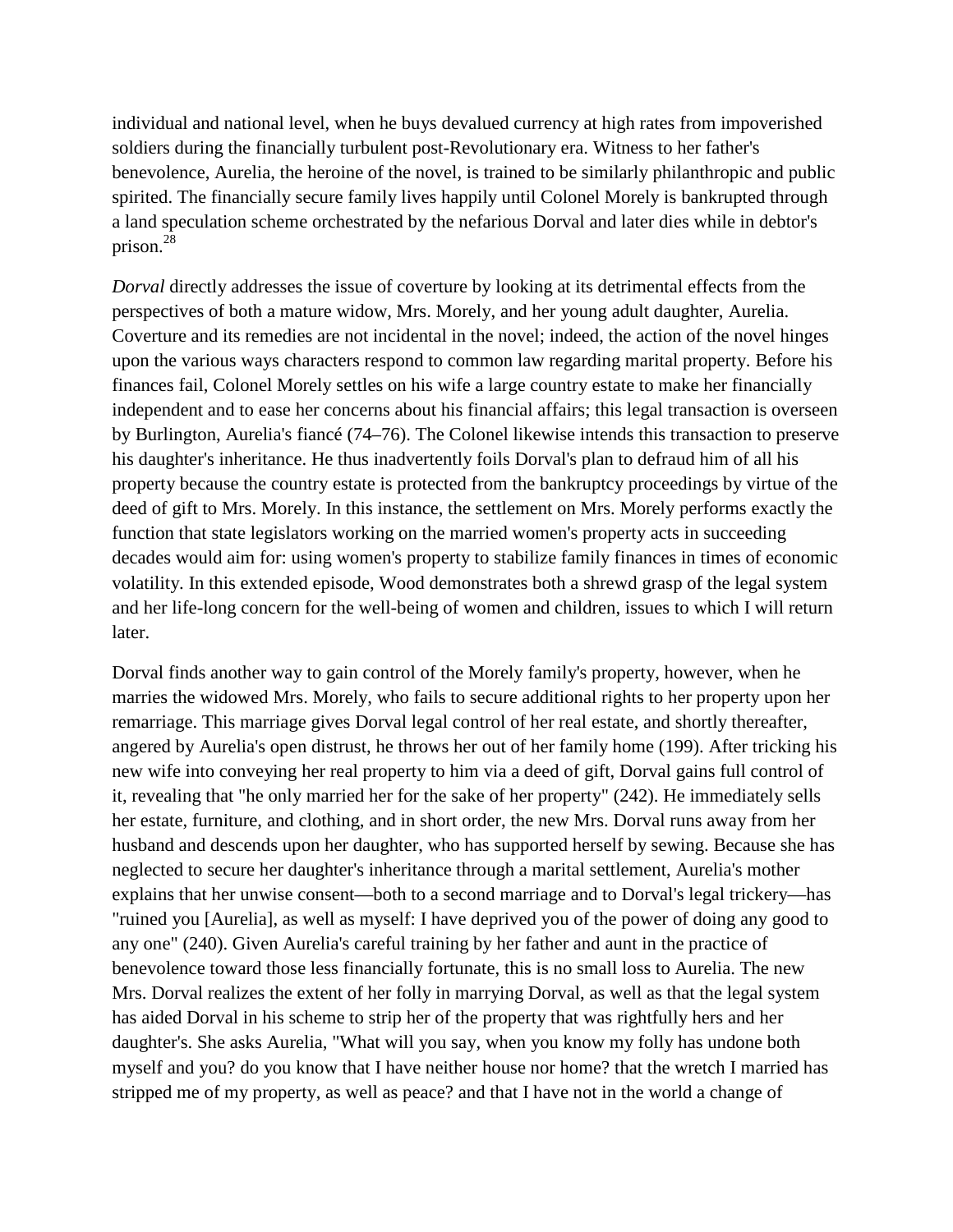apparel, except what is contained in that small trunk?" (239–40). Frustrated by her own gullibility, Mrs. Dorval tells her, "When I think of how easy my circumstances were, and how happy I might have been, had I not been so easily duped, I am ready to die with vexation" (240). Ironically, Mrs. Dorval does, in fact, "die from vexation" when her husband, enraged by Aurelia's efforts to expose his crimes, mistakes her for Aurelia and murders her.

One of Wood's hallmarks as a novelist—a hallmark she shares with many of her contemporaries—is structural repetition.<sup>29</sup> In case readers miss her critique of coverture the first time, she reiterates it in the back story the narrator provides about Dorval and his first marriage when Aurelia by coincidence meets Dorval's first wife. This back story crucially amplifies our understanding of the origins of Dorval's greed and possessive desire. Although Dorval has an English father and an American mother, he is orphaned early and grows up at sea. At loose ends as a young adult, Dorval travels to the West Indies, which the narrator of the novel cryptically describes as "a more proper theatre for him to exhibit upon" (54). Hired as an overseer by a rich planter, Dorval starves and abuses the slaves, making an enormous profit for his employer. At the same time, he secretly marries Addela, a fifteen-year-old Jamaican heiress, admonishing her to secrecy until the death of her father, at which time she—and hence Dorval—would inherit an enormous estate. Not content to wait until Addela is of age or her father dies to gain control of her wealth, Dorval forges the deed to his employer's plantation and murders him. Only when he is about to be jailed for his crimes does he flee to the United States. The narrator is at some pains to make readers understand that Dorval's West Indian interlude has unloosed this violent propensity in his nature, which he carries with him to the United States like an infection. Once possessed of the power of life and death over slaves under his legal control, he seeks to extend this power over others; absolute power, in his case, does indeed corrupt absolutely. Desiring Aurelia, he becomes determined to possess her. When she rejects him, he maliciously bankrupts and destroys her family, preferring to annihilate what he cannot possess. Further enraged by Aurelia's attempts to nullify his bigamous marriage to her mother and to circumvent his confiscation of his first wife's property, Dorval breaks into Aurelia's bedroom at a friend's home in Philadelphia, but she escapes before he can attack her. A few weeks later, however, he breaks into the house once again and, after a violent struggle, stabs Aurelia's mother to death, mistaking her for her daughter. Dorval attempts a third time to murder Aurelia when she visits him in prison; once again he fails. He defends his actions as the result of unrequited love, but he is driven instead by a poisonous conflation of thwarted possessiveness and greed that makes a mockery of both coverture and the rhetoric of the affectionate marriage.

The plot of *Dorval* may seem over the top, but in depicting not one but two marriages driven by coverture, Wood spares no effort to illustrate the gross injustices and economic dangers of that law—not only to the individual wife, but also to her family, and especially her children, who may be deprived of their inheritance, as was Aurelia. By setting her novel in New York, rather than in her native Maine (then still a district of Massachusetts), Wood was able more expansively to explore coverture and equity law, for marriage settlements were legal in New York. And,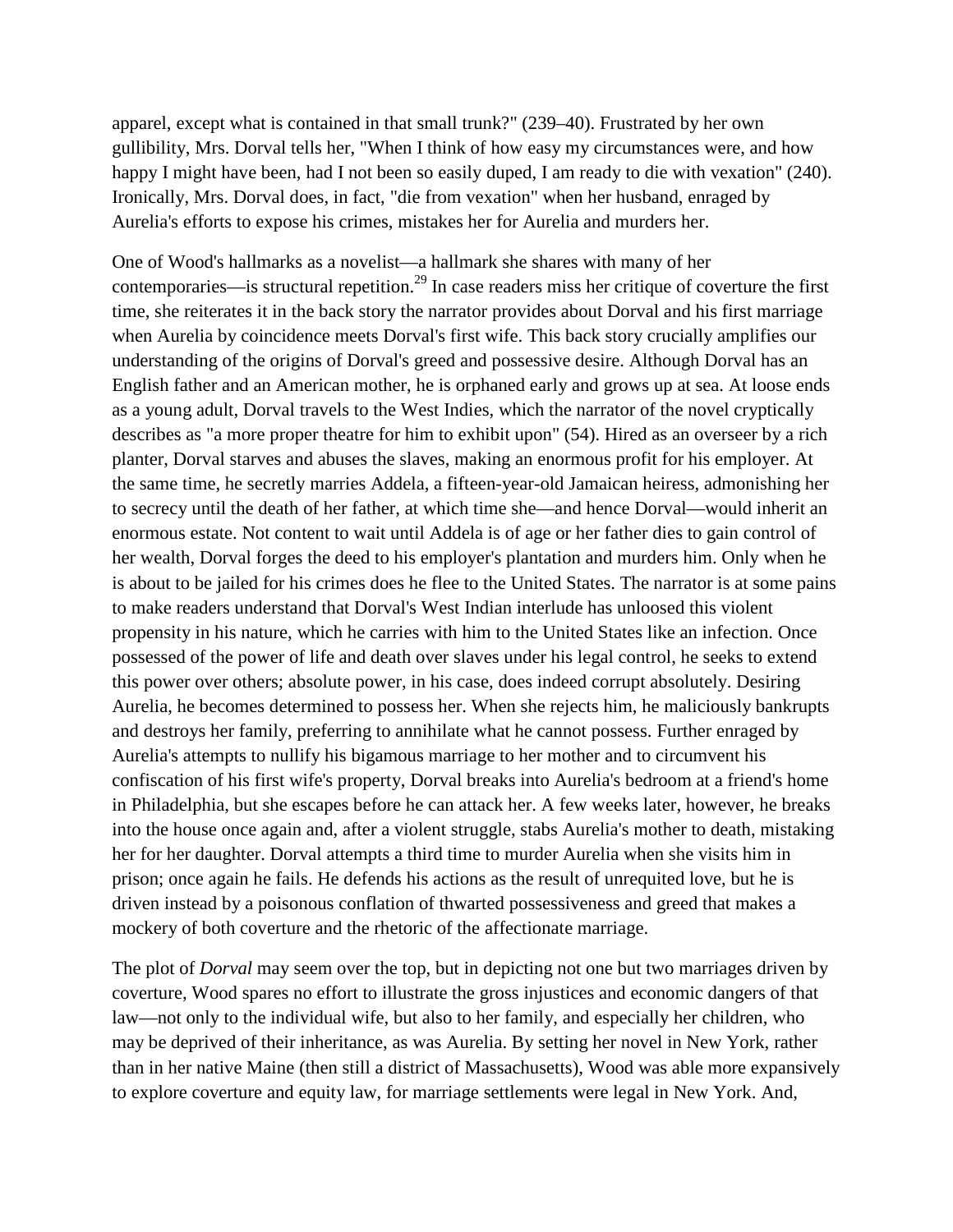indeed, Wood carefully illustrates remedies: Marriage settlements appear several times in *Dorval*, not only when Colonel Morely settles the country estate on his wife, but also in the context of marital preparations for several different young women, whose families are anxious to preserve familial wealth and provide economic security for their daughters, regardless of the financial circumstances of their husbands.<sup>30</sup> Unlike Eliza Wharton or Sanford's wife, Wood's heroine, Aurelia, gets her happy ending. She not only marries the man she loves, but she does so knowing that he loves her and not her money, which Major Seymore, a man revealed in the course of the novel to be her birth father, has settled on her independently.<sup>31</sup> Major Seymore now has the satisfaction of bestowing economic security on the next generation.

Wood's unusual assiduousness in exploring the potential economic liabilities of marriage for women stems from several factors: She was part of a wealthy, well-connected, close-knit family deeply concerned about her well-being. Further, she grew up in the household of her grandfather, Judge Jonathan Sayward; her first husband, Richard Keating, was a clerk in Judge Sayward's office at the time of their marriage. Her first husband, her father, and her grandfather participated in the coastal trade of southern Maine and in trade with the West Indies. Family correspondence indicates that commerce, mortgages, wills, and deeds were part of family discussions in her daily life.<sup>32</sup> Familial circumstances thus helped make Wood knowledgeable about money: She knew how it was earned, spent, invested, and inherited. Further, she had the legal knowledge to understand the implications of coverture. She knew that without the kind of marriage settlements that *Dorval* repeatedly models—virtually unique among early texts in its attention to them married women were rendered dependent on their husbands' integrity and good business sense.

But there is likely another more personal reason for Wood's investment in exposing the liabilities of coverture and in modeling the use of marriage settlements: what her uncle Theodore Barrell described in a letter written on 4 May 1785 as her "fortunate escape" from a dangerous second marriage.<sup>33</sup> The death of Keating in 1783 left her a twenty-four-year-old widow with two young daughters and pregnant with her son. Two years after she was widowed, she was courted by "a Spanish gentleman of great fortune" visiting New England. Although the details of their relationship are scarce, he evidently proposed. Before their relationship progressed further, however, he was exposed as "an imposter," to the consternation of her family and friends. Her family learned that, under the alias of "Captain Browne," this same man had schemed to purchase a large estate in Jamaica Plain, but his ruse was discovered before the sale went through. These impostures came to light only because neighbors and family friends assiduously looked out for her interests to prevent what her uncle described as the "Missfortune [sic] of an alliance." Shortly after these events, her uncle, Theodore Barrell, wrote the following to her father, Nathaniel Barrell:

Sally has been blessed with one good Husband, and I sincerely hope that if it should ever be her lot to enter in to the Marriage State again she may be equally happy, and I cannot think otherwise than that both you and she should carefully Guard against Strangers let their pretensions be what they may, unless they are well recommended by Persons of credit who are known amongst us, I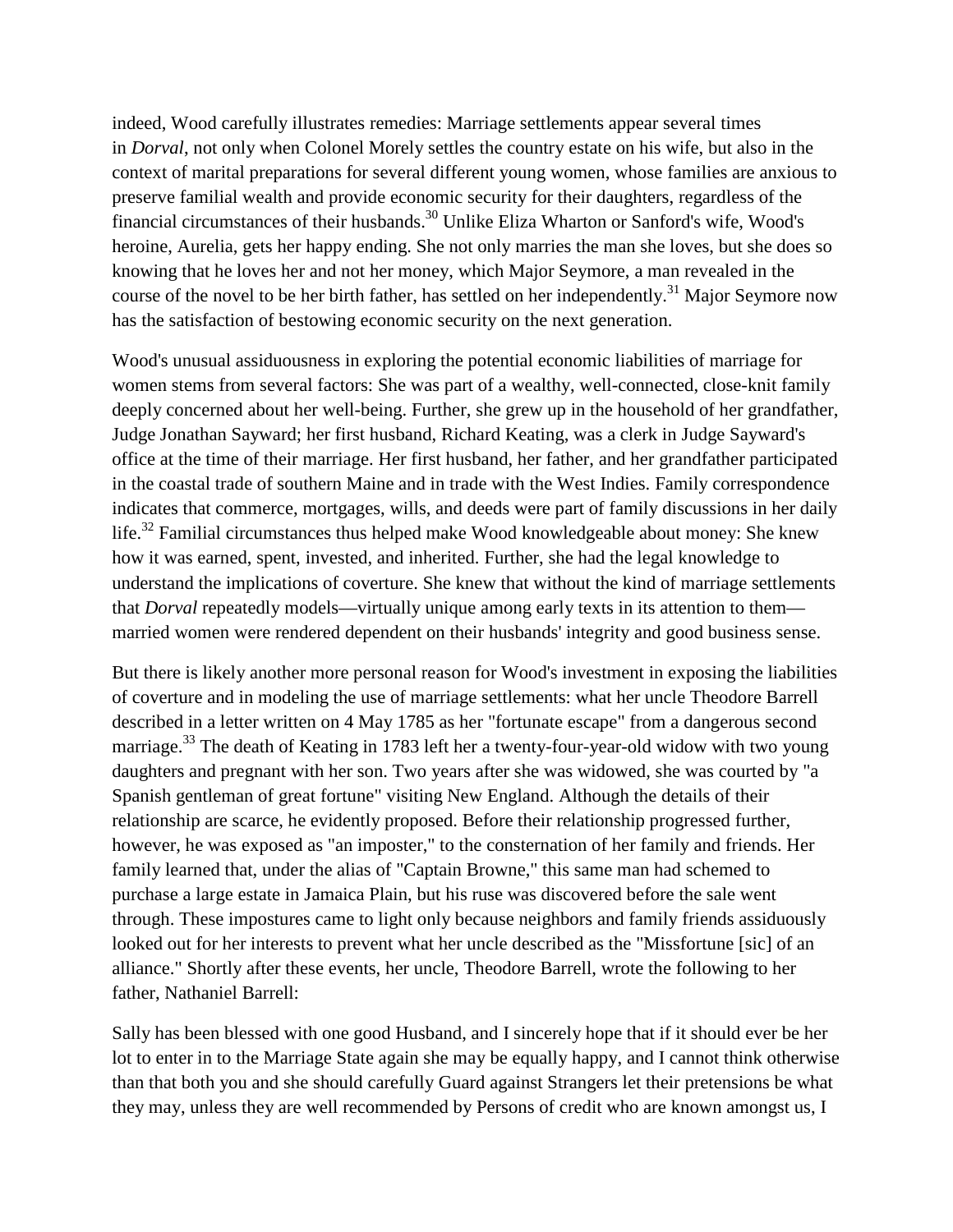heartily rejoice at the discovery being made before it would have been too late . . . to prevent a Connection.

Her narrow escape from marrying a scoundrel and risking her economic security and that of her children undoubtedly brought home to her the legal and economic dangers that women faced, even as they embarked on what seemed to be the most private and intimate of relationships. This experience may also help to explain why she waited to remarry until 1804, when her youngest child had reached his majority; at that time, she married General Abiel Wood, a longtime family friend.

Wood ceased publishing fiction during the lifetime of her second husband, but she continued to be avidly interested in the status of women and girls in the early United States. In 1805, she was the founding president of the Wiscasset Female Charitable Society, which endures today and is the second oldest such organization in the United States. The express purpose of this society was "to provide help to local widows and female orphans in need of assistance" (*Wiscasset Female Charitable Society* 2). Although the plot of *Dorval* may initially seem fantastic, Wood used her own experiences and her knowledge of the legal system to craft a novel that exposed the very real legal and economic liabilities that bourgeois women faced in the early United States, as well as to suggest pragmatic solutions to these liabilities.

While Foster and Wood most unambiguously critique the common-law practice of coverture and make it a central feature of the plots of their novels, other novelists in the early United States also explore the repercussions of women's economic dependence, at least in passing. Time and again in early American fiction, women's property disappears through the carelessness, poor judgment, or criminality of spouses or lovers, leaving the women little legal recourse. And yet their critiques of coverture expose far more than the inequities embedded in property rights: Foster and Wood in particular suggest that coverture was an impediment to the affectionate marriage, for coverture invited men to view their prospective wives as property embodied, rather than as beloved companions. Capitalizing in their novels on both the growing popularity of the affectionate marriage and the widespread use of the affectionate marriage as a political trope, Foster and Wood expose the fissures that coverture created between legal praxis and cherished cultural ideals. One might well wonder, if the stated purpose of so much early American fiction was to educate the reader, why *more* novels did not educate women about ways to protect their property through separate estates. There is no simple answer to this question, but certain facts are suggestive. A substantial majority of novels from the early national period were written and published in New England and Pennsylvania, where marriage settlements were not widely used; relatively few novels were written and published in New York and the South, where marriage settlements were readily available, although used almost exclusively by the wealthy and the legally sophisticated. Given these facts, it is not surprising that many novels condemn the economic inequities of coverture but neglect to explore the legal possibilities of separate estates. Further, while an implicit critique of coverture was likely socially acceptable, explicit advocacy of separate estates was more radical and even offensive to some gentlemen's sense of honor, as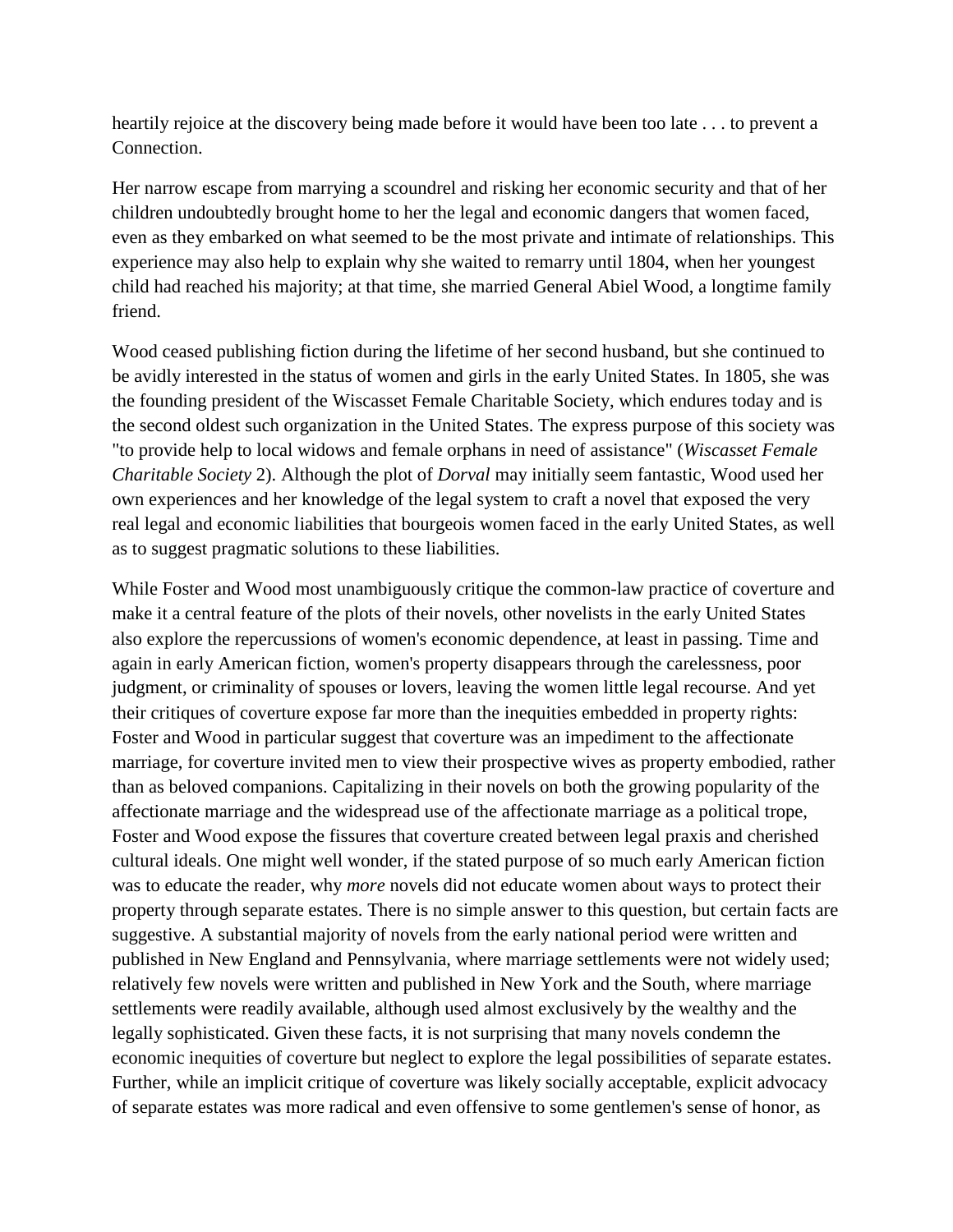indicated by William Wirt's response to his friend's dilemma. Wood's secure social position in a rural area populated by a large family and many friends would have insulated her from public criticism. Allied to her knowledge of the legal system and her personal experience, Wood was uniquely positioned to address these issues in *Dorval*.

## **Notes**

1. "Walstein's School of History" was first published in the *Monthly Magazine* in 1799.

2. See *Intricate Relations*, chapter 4.

3. By contrast, Charles Brockden Brown, who participated freely in political debates in a fashion impractical for most women writers, directly addresses the ramifications of coverture in*Alcuin* (54–55). For a discussion of Brown's position within the debate over coverture, see Davidson, "The Matter and Manner of Charles Brockden Brown's *Alcuin*"; Hinds 37; and Burgett 119–53, especially 142.

4. For more information about specific legal limitations to coverture, see Salmon, *Women and the Law of Property in Early America* 14–15 and "Women and Property in South Carolina" 655– 85; and Kerber, *Women of the Republic* 145.

5. On the implications of coverture for American women, see Kerber, *Women of the Republic* 119–36 and *No Constitutional Right to be Ladies*. On the *feme covert*, especially with regard to fiction, see Davidson, *Revolution and the Word* 117–22, 126–28, 148–49.

6. Lest we mistakenly regard Mississippi as a bastion of forward-thinking liberalism in the nineteenth century, it is important to note that marriage settlements in that **[End Page 19]** state were specifically intended to preserve familial wealth, generally in the form of large tracts of land and groups of slaves (Basch 37–38). The measured empowerment of bourgeois white women was a secondary consequence of the law, rather than its intent.

7. For a discussion of the movement from a sacramental to a contractarian view of marriage originating from Locke's *Two Treatises of Government*, see Witte 196–97. For more on the contractual nature of marriage, see Morgenstern 108–18.

8. For a discussion of Pennsylvania's adaptation of common law, see Salmon, *Women and the Law of Property in Early America* 40.

9. Salmon further asserts that there was "[n]o sudden revolution in the legal status of married women" but rather "an evolutionary process, not a radical break from post-revolutionary trends" (*Women and the Law of Property in Early America* xvi–xvii).

10. See Salmon, *Women and the Law of Property in Early America* 83, 96–97; and Cott 52–53.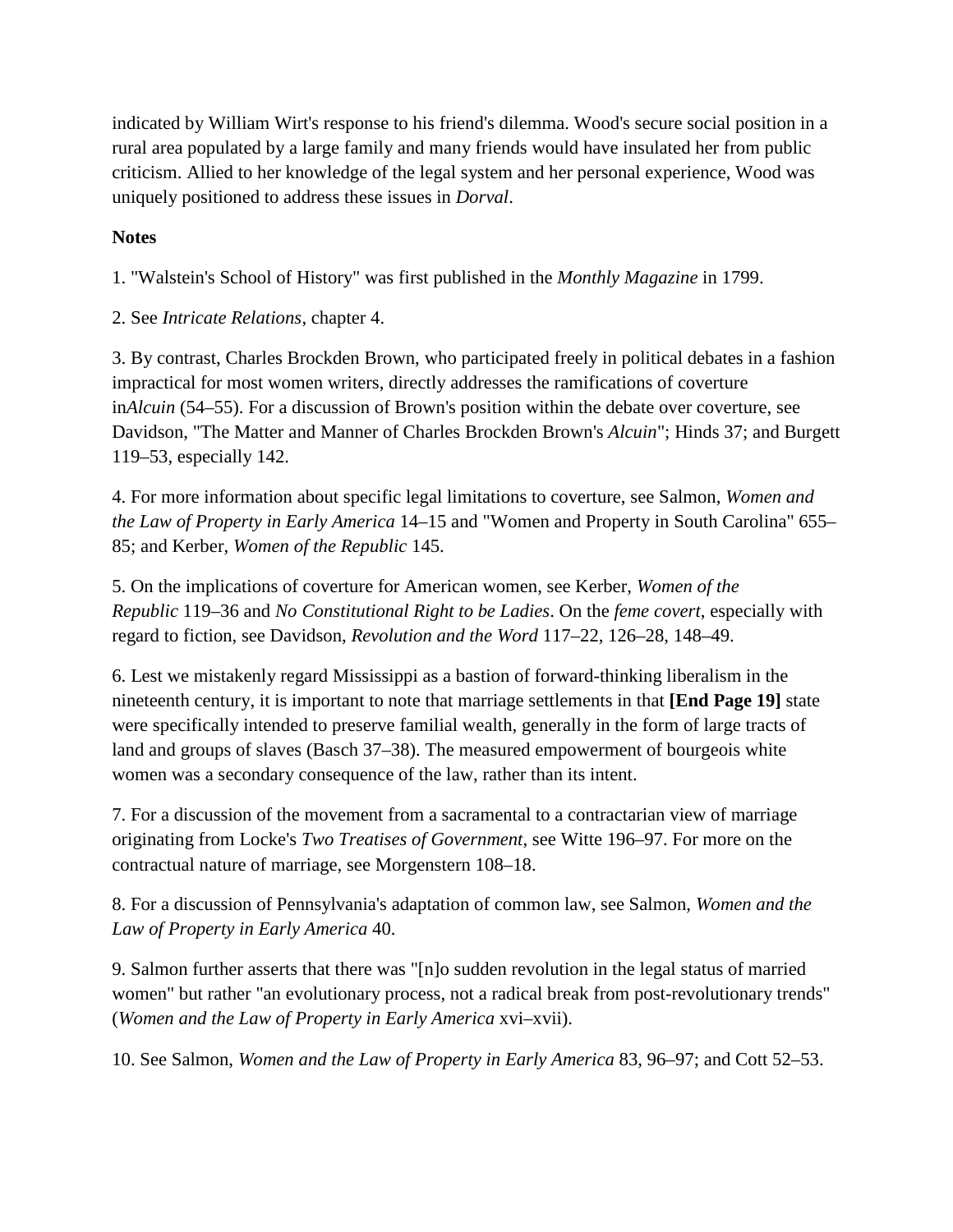11. See Chambers-Schiller, chapters 1–4, and Wulf 43–65. Davidson also notes ambivalence about marriage in women's private writings; see *Revolution and the Word* 118–25.

12. See "Character of an Old Maid" and the especially vituperative "An Old Maid," which argues that the old maid "hates all womankind and all mankind; and her principle [sic] reason is, because she hates herself" (2). Another essayist explains that singleness for mature women stems only from coquettish "*imprudence*" or "*misfortune*" (Z. 643).

13. See the satirical essay "Arguments in Favour of Celibacy," published under the pseudonym "Misogamos," part of which was reprinted as "An Old Bachelor's Reflections: On Matrimony."

14. See Chambers-Schiller, chapter 1, on the rise of "single blessedness" (10–28).

15. See Smith and Hindus, especially 561; see also Gross 217n59.

16. See Coontz, chapters 8–10.

17. Degler, chapter 1; Rothman, passim; Jabour, especially 9–10.

18. See Fliegelman 123–31 and Cott 15–17, 21–23.

19. Although Foster and Wood make marriage central to the waste of female property, there's considerable variation in how other novelists treat this issue. In Rowson's *Lucy Temple*, for example, Lady Mary Lumley marries Sir Stephen Haynes and is tricked into giving him her entire fortune of seven thousand pounds. On the other hand, Lucy Temple's grandfather is careful to explain that he has settled money on Lucy herself (216). By contrast, most of the plot of Tenney's *Female Quixotism* revolves around Dorcasina Sheldon's narrow escapes from men who want to marry her only for her property. But as Brown's *Arthur Mervyn* and Murray's "Story of Margaretta" indicate, marriage wasn't necessary to render young women's property vulnerable. In *Arthur Mervyn*, Clemenza Lodi's inheritance is dissipated by Welbeck. In "Story of Margaretta," Courtland intends to marry Margaretta only for her money, and, prior to courting Margaretta, he had seduced a wealthy orphan and spent her entire fortune. Brown also takes up coverture briefly—but directly—in *Ormond*, when the economic restrictions of coverture help Constantia decide against marrying Balfour.

20. Miss Lawrence ultimately marries Mr. Laiton, whom Ann Richman describes as "a mere fortune-hunter" (Foster 183).

21. Previously, Sanford had expressed some concern about having to mortgage his recently purchased estate in Hartford, but he assures Deighton, "I shall manage matters very well . . . till I find some lady in a strait for a husband, whose fortune will enable me to extricate myself from these embarrassments" (Foster 156).

22. For further discussion of how Sanford's presumed wealth guarantees him access to Eliza's social circle, see Weyler, *Intricate Relations* 154–57.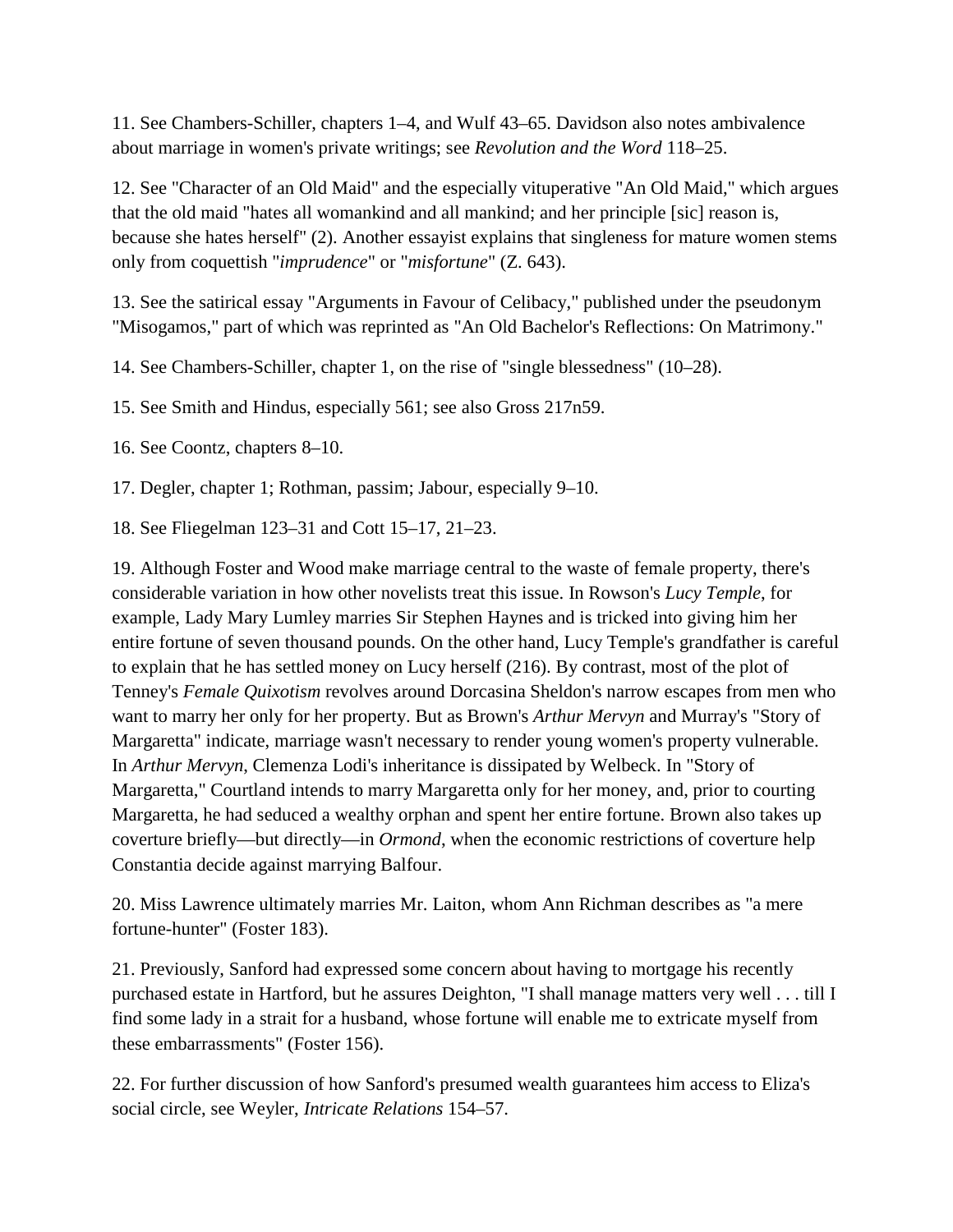23. Yazawa discusses the stigma that dependence assumed during the post-Revolutionary era (141).

24. See Davidson, Introduction vii–xiii, and Mulford xliii–xlv.

25. For a discussion of republican marriage, see Lewis 694–95. While Davidson describes the Richman marriage as fulfilling this egalitarian ideal (*Revolution and the Word* 143–48), Harris reads their relationship less sanguinely. Harris suggests that the apparent harmony between the Richmans stems from Mrs. Richman's adoption of repressive patriarchal values ("Hannah Webster Foster's *The Coquette*" 12–15). Literary critics have widely discussed the general subject of marriage in the novel; see Stern 95–100, 131–33; Dill, especially 257–59, 271–73; and Dillon 187–96.

26. Kristie Hamilton makes this point about Lucy when she observes that Lucy "is able to choose easily a spouse who is affluent because she is of the same socioeconomic class as he. Proof of this is apparent not only because Lucy's father can invite 'all the neighboring gentry' to her wedding reception but also in Eliza's description of Lucy's wedding dress; it is 'such as wealth and elegance required'" (145). While we have less concrete proof of Ann Richman's economic origins, the novel emphasizes that theirs is a marriage of relative equals.

27. See Schloesser 7–8 for a discussion of legal alternatives to coverture.

28. For an extended discussion of speculation and other economic issues in *Dorval*, see Weyler, *Intricate Relations* 105–39.

29. Mulford notes similar strategies of repetition in *The Coquette* and *The Power of Sympathy*; she explains, "By providing subplots that acted as varying reflections on the themes of the novel, novelists created dramatic intensity while offering additional examples of the problems their novels were interrogating" (xxxix).

30. *Dorval* refers several times to such marriage settlements. Charlotte Barton, an orphan, shows foresight in signing a marriage settlement that allows her to preserve her financial resources (122). Aurelia's biological father settles a country estate and thousands of dollars on her prior to her marriage in order "to see [his] child independent" (269).

31. In a complicated plot twist not related to this argument, Aurelia's presumed parents are revealed to be her aunt and uncle, who raised her from birth.

32. For a brief overview of Wood's life, see Weyler, "Profile." For a comprehensive overview, see Doris Marston's unpublished thesis. Important documentary evidence can be found in several archives in Maine, including the Maine Women Writers Collection at the University of New England, the Maine Historical Society, and the Old York Historical Society.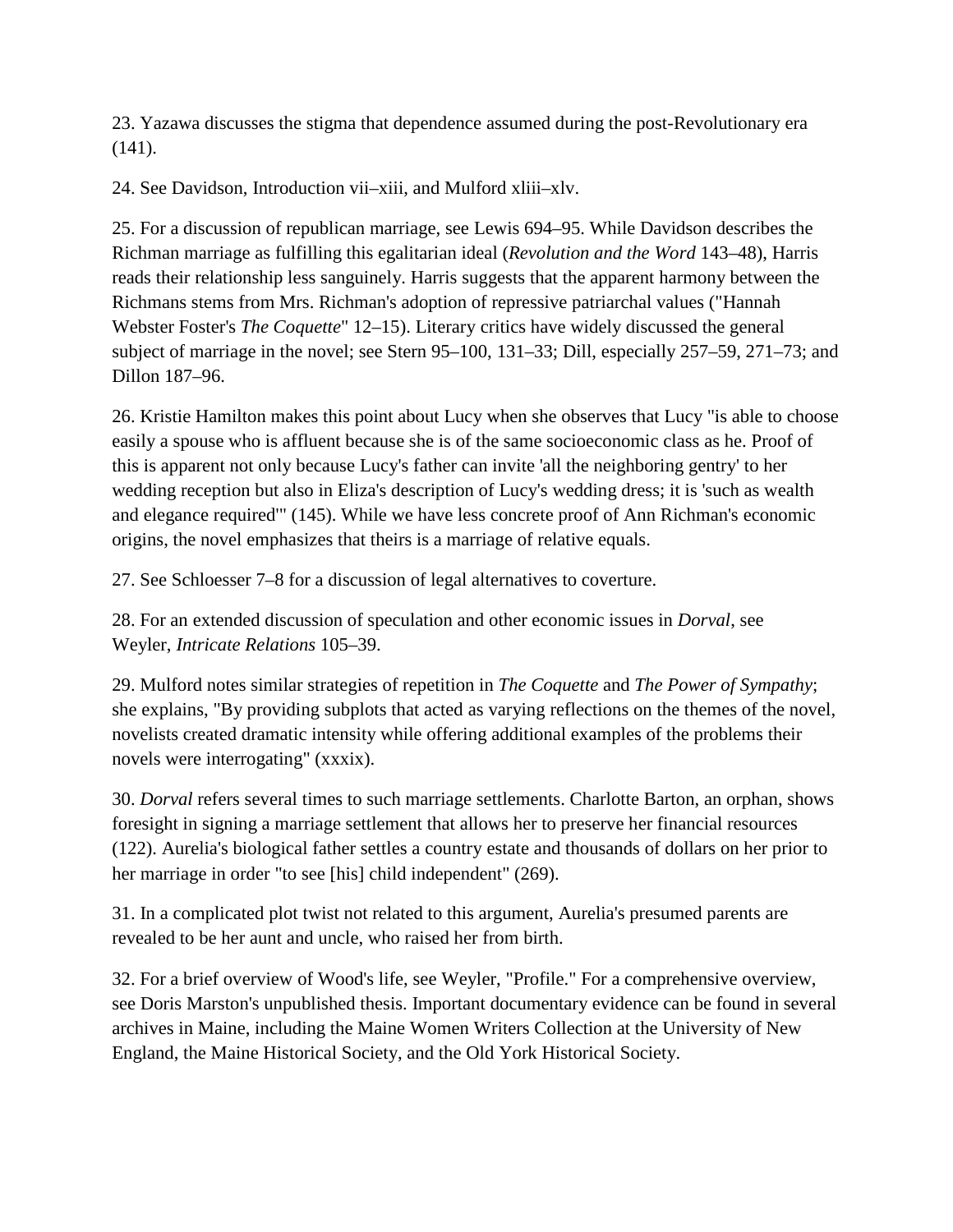33. All subsequent quotations by Theodore Barrell refer to this letter, which contains all of the known details of this episode. Marston does not mention either the abortive courtship or this letter.

## **Works Cited**

B.. "The Essayist. Number II. Thoughts on Old Maids." *Lady's Magazine, and Repository of Entertaining Knowledge* (July 1792): 60-62.

Barrell, Theodore. Letter to Nathaniel Barrell. 4 May 1785. Barrell Family Papers, Coll. 2129, 1/2. Collections of Maine Historical Society, Portland, Maine. Maine Memory Network, Item 18921.

Basch, Norma. *In the Eyes of the Law: Women, Marriage, and Property in Nineteenth-Century New York*. Ithaca: Cornell UP, 1982.

Blackstone, William. *Blackstone's Commentaries: With Notes of Reference, to the Constitution and Laws, of the Federal Government of the United States; and of the Commonwealth of Virginia*. 1765-69. Union: Lawbook Exchange, 1996. 5 vols.

Brown, Charles Brockden. *Alcuin; A Dialogue*. 1797. Alcuin; A Dialogue *and* Memoirs of Stephen Calvert. Vol. 6. Brown, *The Novels and Related Works* 3-67.

———. *Arthur Mervyn: or, Memoirs of the Year 1793*. First and Second Parts. 1799/1800. Vol. 3. Brown, *The Novels and Related Works*.

———. *The Novels and Related Works of Charles Brockden Brown*. Ed. Sydney J. Krause et al. Kent: Kent State UP, 1980. 6 vols.

———. "Walstein's School of History: From the German of Krants of Gotha." 1799. The Rhapsodist *and Other Uncollected Writings by Charles Brockden Brown*. Ed. Harry R. Warfel. 1943. New York: Scholars', 1977. 145-56.

Brown, Gillian. *The Consent of the Governed: The Lockean Legacy in Early American Culture*. Cambridge: Harvard UP, 2001.

Burgett, Bruce. "Between Speculation and Population: The Problem of 'Sex' in Our Long Eighteenth Century." *Early American Literature* 37 (2002): 119-53.

Chambers-Schiller, Lee Virginia. *Liberty, A Better Husband: Single Women in America: The Generations of 1780-1840*. New Haven: Yale UP, 1984.

"Character of an Old Maid." *Weekly Museum* 5.234 (3 Nov. 1792): 2.

Coontz, Stephanie. *Marriage, a History: From Obedience to Intimacy, or How Love Conquered Marriage*. New York: Viking, 2005.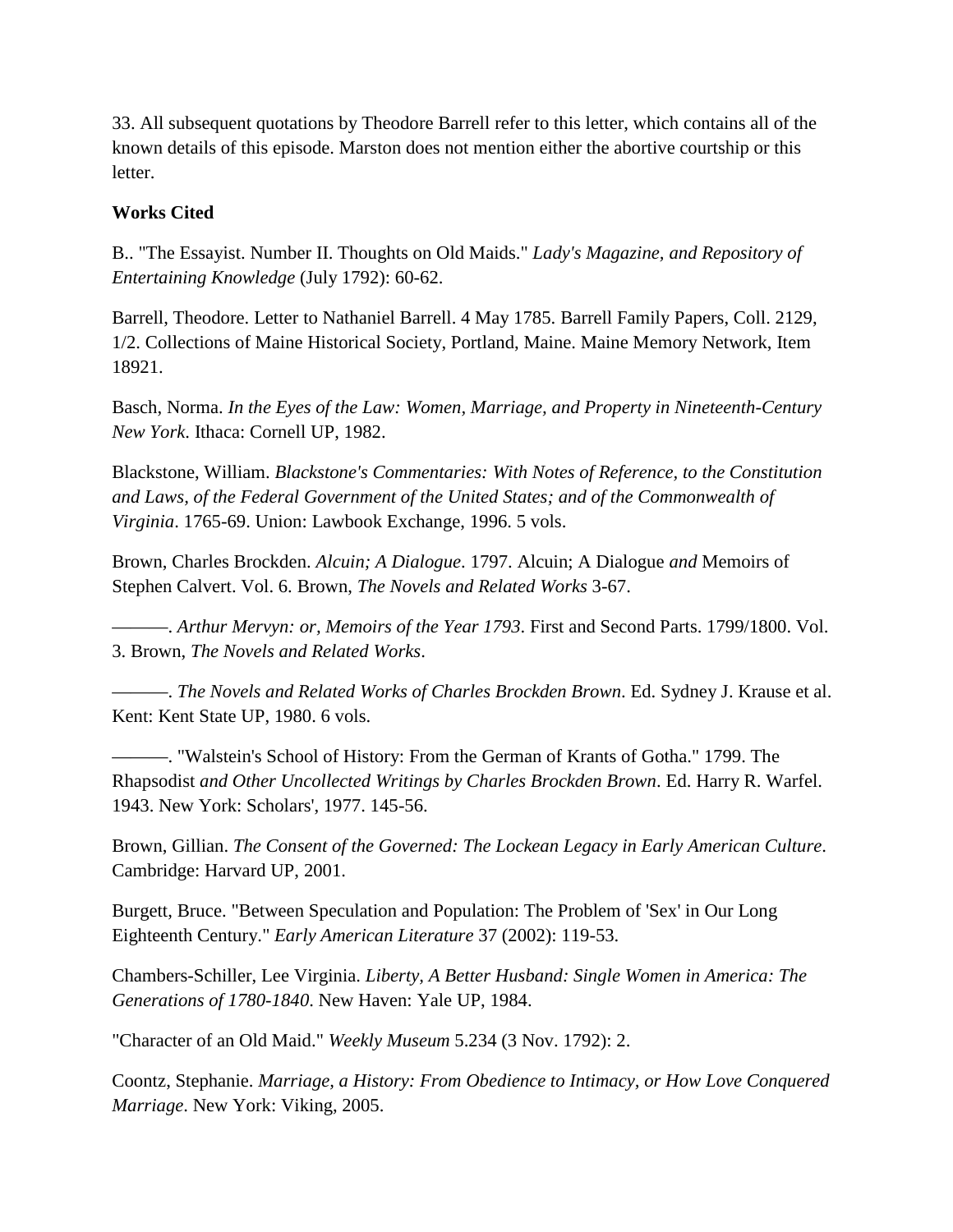Cott, Nancy F. *Public Vows: A History of Marriage and the Nation*. Cambridge: Harvard UP, 2000.

Davidson, Cathy N. Introduction. *The Coquette*. 1797. By Hannah Webster Foster. New York: Oxford UP, 1986. vii-xxiii.

———. "The Matter and Manner of Charles Brockden Brown's *Alcuin*." *Critical Essays on Charles Brockden Brown*. Ed. Bernard Rosenthal. Boston: Hall, 1981. 71-86.

———. *Revolution and the Word: The Rise of the Novel in America*. New York: Oxford UP, 1986.

Degler, Carl N. *At Odds: Women and the Family in America from the Revolution to the Present*. New York: Oxford UP, 1980.

Dill, Elizabeth. "A Mob of Lusty Villagers: Operations of Domestic Desires in Hannah Webster Foster's *The Coquette*." *Eighteenth-Century Fiction* 15 (2003): 255-79.

Dillon, Elizabeth Maddock. *The Gender of Freedom: Fictions of Liberalism and the Literary Public Sphere*. Stanford: Stanford UP, 2004.

Fliegelman, Jay. *Prodigals and Pilgrims: The American Revolution against Patriarchal Authority, 1750-1800*. New York: Cambridge UP, 1982.

Foster, Hannah Webster. *The Coquette; or, the History of Eliza Wharton; a Novel; Founded on Fact*. 1797. The Power of Sympathy *and* The Coquette. Ed. Carla Mulford. New York: Penguin, 1996. 106-242.

Gross, Robert A. *The Minutemen and Their World*. New York: Hill and Wang, 1976.

Hamilton, Kristie. "An Assault on the Will: Republican Virtue and the City in Hannah Webster Foster's *The Coquette*." *Early American Literature* 24 (1989): 135-51.

Harris, Sharon M. "Hannah Webster Foster's *The Coquette*: Critiquing Franklin's America." Harris, *Redefining the Political Novel*. 1-22.

———. "Introduction: Literary Politics and the Political Novel." Harris, *Redefining the Political Novel*. vii-xxiii.

———, ed. *Redefining the Political Novel: American Women Writers, 1797-1901*. Knoxville: U of Tennessee P, 1995.

Hartog, Hendrik. *Man and Wife in America: A History*. Cambridge: Harvard UP, 2000.

Hinds, Elizabeth Jane Wall. *Private Property: Charles Brockden Brown's Gendered Economics of Virtue*. Newark: U of Delaware P, 1997.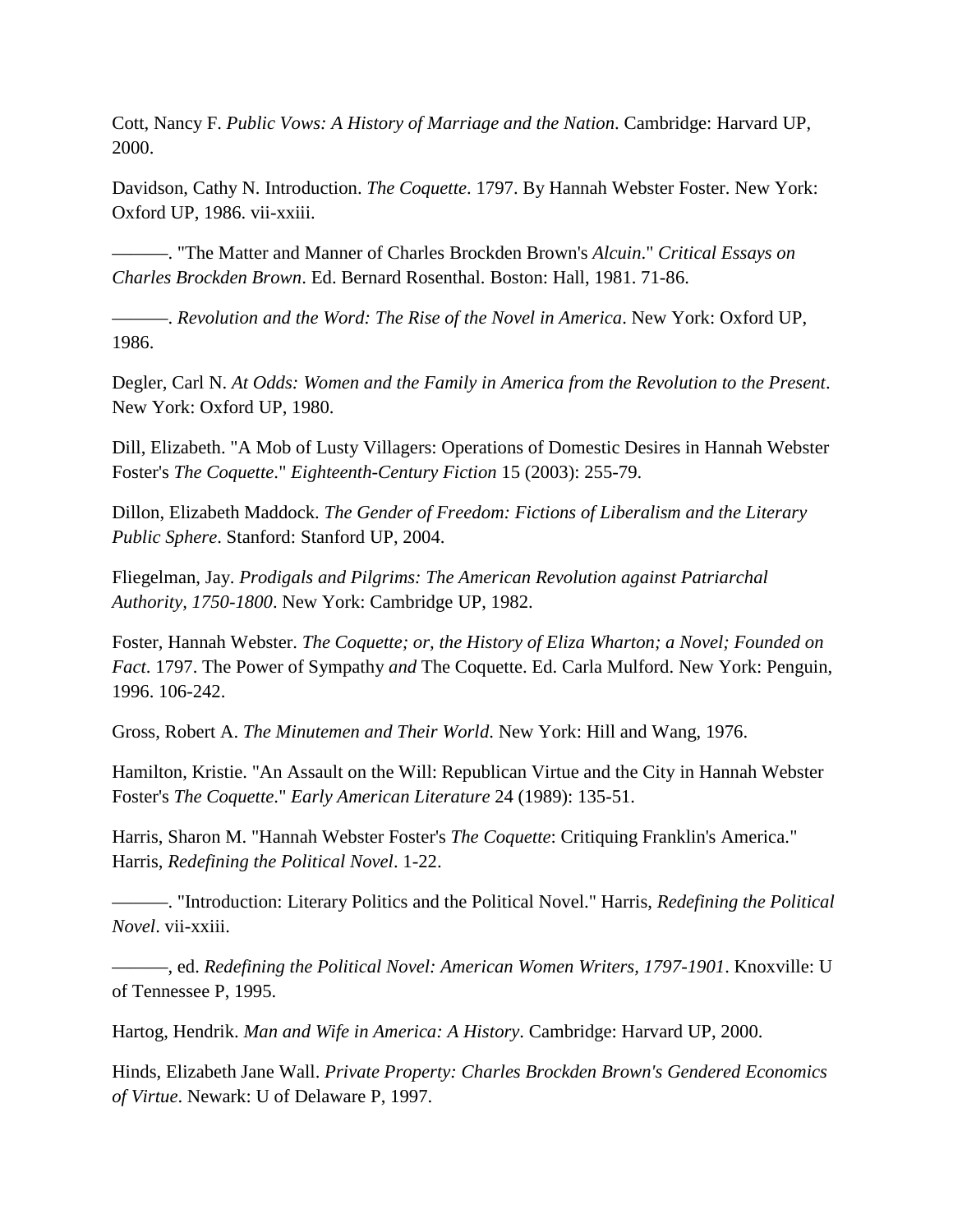Jabour, Anya. *Marriage in the Early Republic: Elizabeth and William Wirt and the Companionate Ideal*. Baltimore: Johns Hopkins UP, 1998.

Kerber, Linda K. *No Constitutional Right to Be Ladies: Women and the Obligations of Citizenship*. New York: Hill and Wang, 1998.

———. *Women of the Republic: Intellect and Ideology in Revolutionary America*. New York: Norton, 1980.

Lewis, Jan. "The Republican Wife: Virtue and Seduction in the Early Republic." *William and Mary Quarterly* 3rd ser. 44 (1987): 689-721.

Marston, Doris. "A Lady of Maine: Sally Sayward Barrell Keating Wood, 1759-1855." M. A. Thesis. U of New Hampshire, 1970.

Merish, Lori. *Sentimental Materialism: Gender, Commodity Culture, and Nineteenth-Century American Literature*. Durham: Duke UP, 2000.

Misogamos. "Arguments in Favour of Celibacy." *American Universal Magazine* 1.7 (6 Mar. 1797): 301-05.

Morgenstern, Naomi. "Marriage and Contract." *A Companion to American Fiction, 1780-1865*. Ed. Shirley Samuels. Malden: Blackwell, 2004. 108-18.

Mulford, Carla. Introduction. The Power of Sympathy *and* The Coquette. 1789 and 1797. By William Hill Brown and Hannah Webster Foster. Ed. Mulford. New York: Penguin, 1996. ix-li.

"An Old Bachelor's Reflections: On Matrimony." *Weekly Museum* 9.52 (17 June 1797): 2.

"An Old Maid." *New-York Weekly Museum* 110 (19 June 1790): 2.

Reeve, Tapping. *The Law of Baron and Femme, of Parent and Child, Guardian and Ward, Master and Servant, and of the Powers of the Courts of Chancery; With an Essay on the Terms Heir, Heirs, Heirs of the Body*. 1816. 3rd ed. Albany: Gould, 1882.

Rothman, Ellen K. *Hands and Hearts: A History of Courtship in America*. New York: Basic, 1984.

Rowson, Susanna. *Lucy Temple*. 1828. Charlotte Temple *and* Lucy Temple. Ed. Ann Douglas. New York: Penguin, 1991. 135-265.

Salmon, Marylynn. "Republican Sentiment, Economic Change, and the Property Rights of Women in American Law." *Women in the Age of the American Revolution*. Ed. Ronald Hoffman and Peter J. Albert. Charlottesville: UP of Virginia, 1989. 447-75.